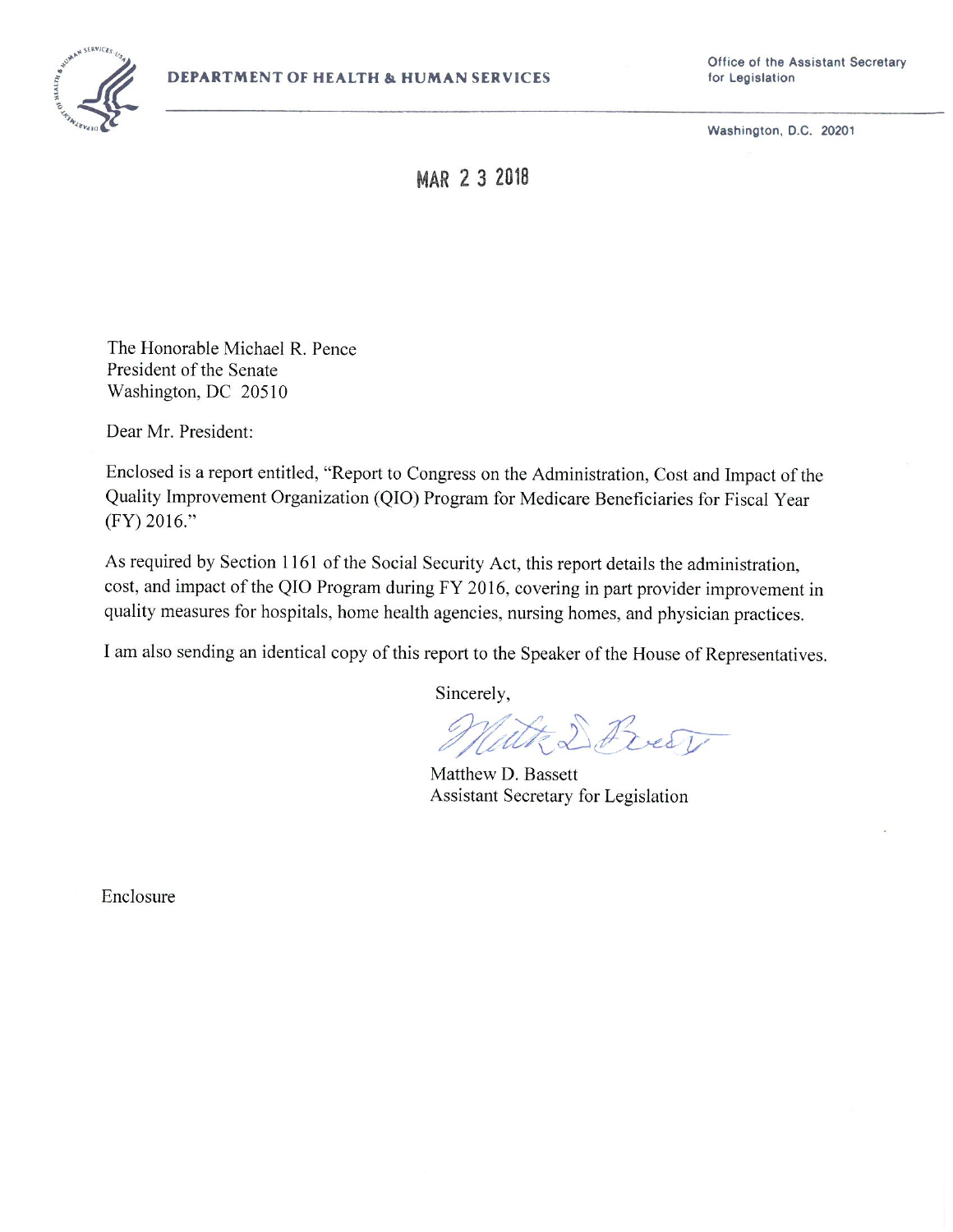

**Office of the Assistant Secretary** 

**Washington, D.C. 20201** 

**MAR 2 3 2018** 

The Honorable Paul D. Ryan Speaker of the House of Representatives Washington, DC 20510

Dear Mr. Speaker:

Enclosed is a report entitled, "Report to Congress on the Administration, Cost and Impact of the Quality Improvement Organization (QIO) Program for Medicare Beneficiaries for Fiscal Year (FY) 2016."

As required by Section 1161 of the Social Security Act, this report details the administration, cost, and impact of the Quality Improvement Organization Program during FY 2016, covering in part provider improvement in quality measures for hospitals, home health agencies, nursing homes, and physician practices.

I am also sending an identical copy of this report to the President of the Senate.

Sincerely,

What I Down

Matthew D. Bassett Assistant Secretary for Legislation

Enclosure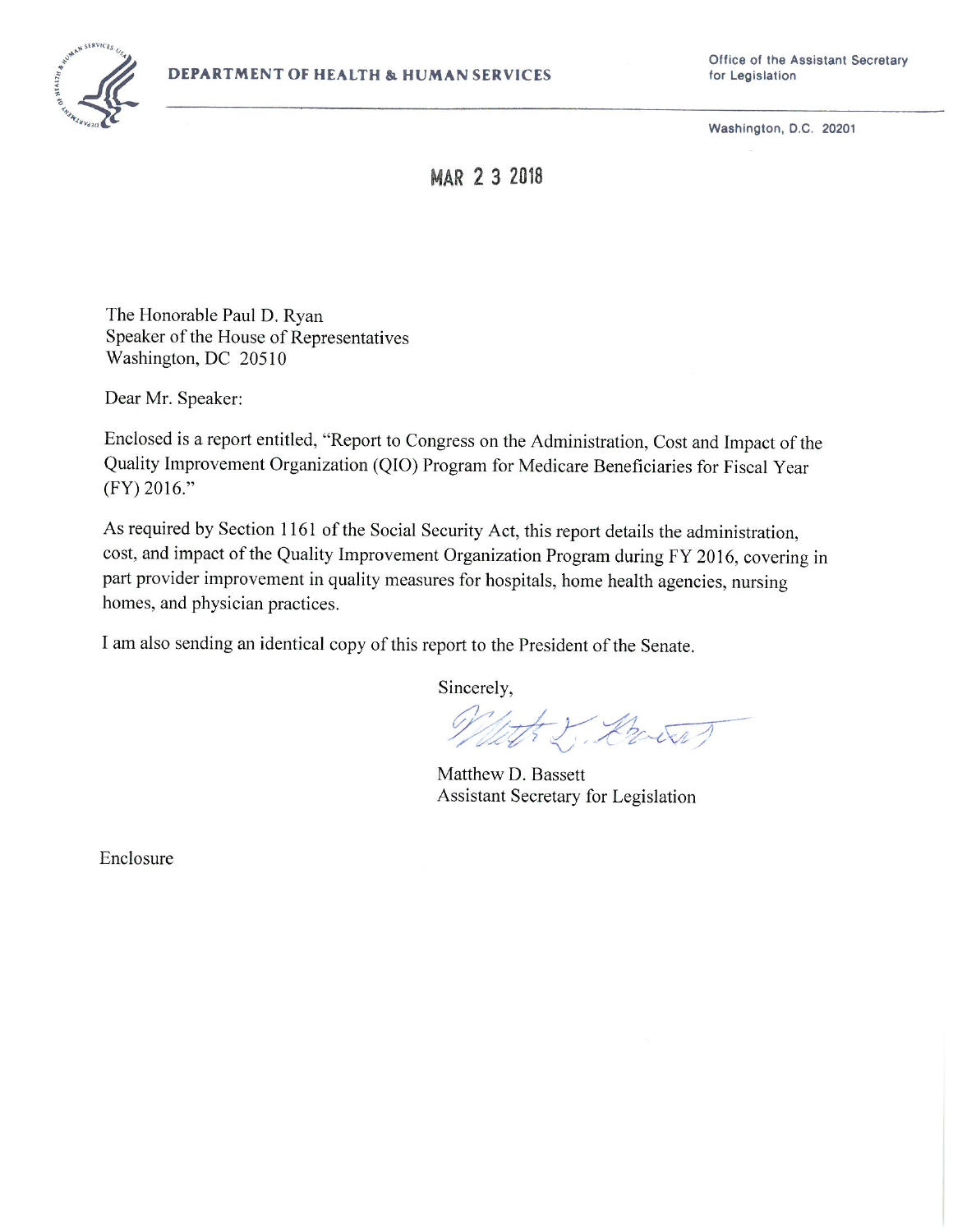**Report to Congress**

**The Administration, Cost, and Impact of the Quality Improvement Organization (QIO) Program for Medicare Beneficiaries for Fiscal Year 2016**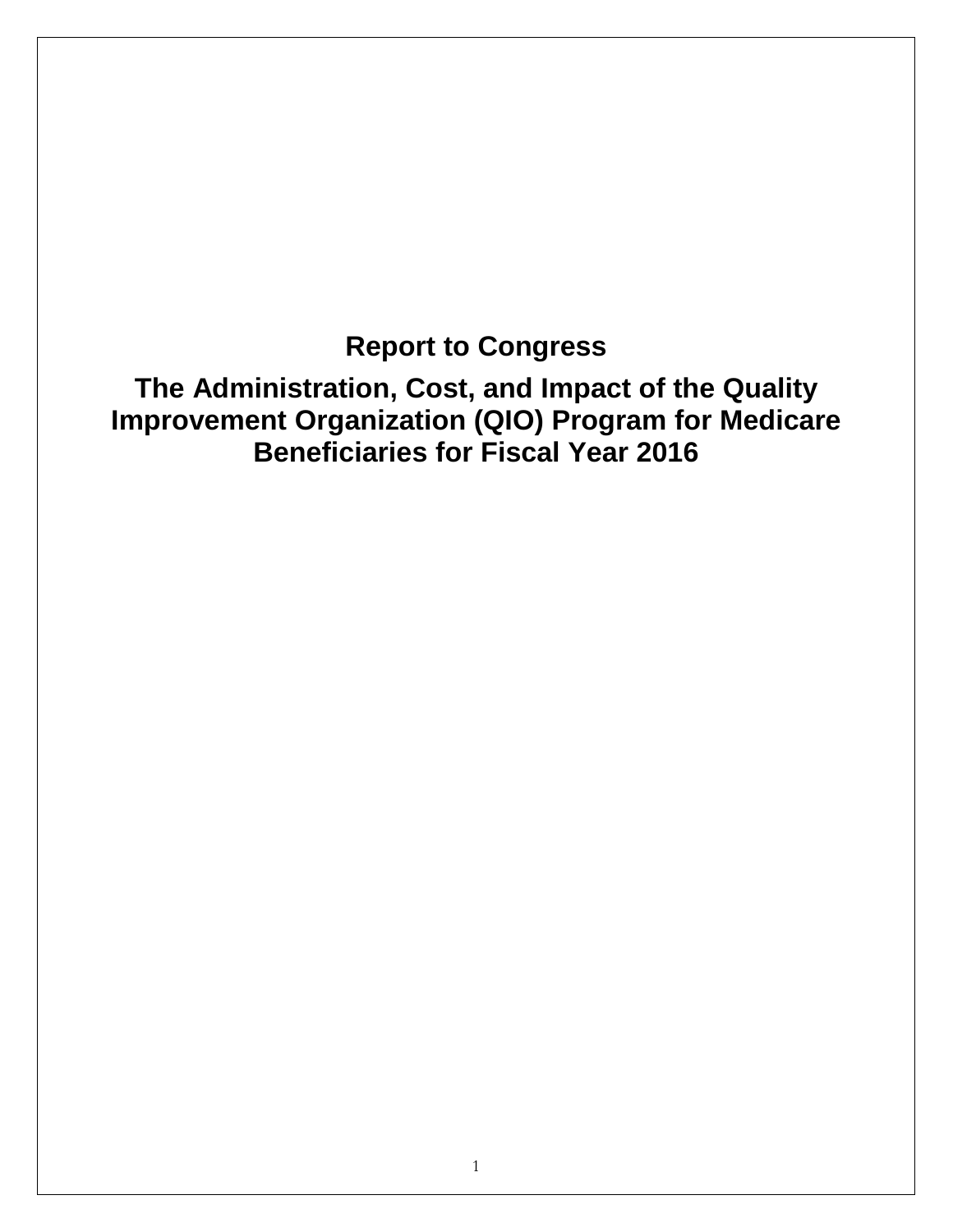# **EXECUTIVE SUMMARY**

Section 1161 of the Social Security Act (the Act) requires the submission of an annual report to Congress on the administration, cost, and impact of the Quality Improvement Organization (QIO) Program during the preceding fiscal year. This report fulfills this requirement for FY 2016. The statutory mission of the QIO Program is set forth in Title XVIII of the Act-Health Insurance for the Aged and Disabled. More specifically, section 1862(g) of the Act states that the mission of the QIO Program is to improve the effectiveness, efficiency, economy, and quality of services delivered to Medicare beneficiaries and to ensure that those services are reasonable and necessary. The quality improvement strategies of the Medicare QIO Program are implemented by area and task specific QIO contractors, who work directly with health care providers and practitioners in their geographic service area (which likely encompasses multiple states, including the District of Columbia, or territories).

On August 1, 2014, the Centers for Medicare & Medicaid Services (CMS) launched the QIO Program's 11<sup>th</sup> SOW to enhance the quality of services provided to Medicare beneficiaries. These are 5-year contracts and will end in 2019. In FY 2016, QIO Program expenditures totaled approximately \$776 million. FY 2016 covered the  $16<sup>th</sup> - 27<sup>th</sup>$  months of the  $11<sup>th</sup>$  Scope of Work (SOW) contract. This report will summarize the main activities included in the  $11<sup>th</sup>$  SOW, the suggested targets of the aims, include tables illustrating QIOs' performance during FY 2016 compared to the performance criteria, and describe how the  $11<sup>th</sup>$  SOW was changed from the  $10<sup>th</sup>$ SOW. The FY 2016 report will describe the targets and results from the 24th month evaluation of QIO performance.

The Trade Adjustment Assistance Extension Act of 2011 (Trade Bill) amended statutory provisions related to the service area of QIO contracts and the functions performed by QIOs; these changes also gave CMS discretion to separate the two key QIO functions under the  $11<sup>th</sup>$  SOW into separate sets of QIO contractors: (1) Beneficiary and Family-Centered Care (BFCC) QIOs that serve the Medicare program's case review needs, and (2) Quality Improvement Network (QIN)- QIOs that support healthcare delivery professionals and systems as they perform quality improvement work.

The two BFCC-QIO contractors under the 11<sup>th</sup> SOW are Livanta LLC and KePRO. They are responsible for performing case reviews for various reasons, such as to review the quality of care provided to Medicare beneficiaries and review and respond to beneficiary complaints. They must ensure consistency in the review process with consideration of local factors important to beneficiaries. Table 1 below shows the BFCC-QIOs by Region and State.

| <b>Region</b>               | <b>OIO</b> | <b>States</b>                                                 |
|-----------------------------|------------|---------------------------------------------------------------|
|                             | Livanta    | ME, VT, NH, MA, RI, CT, NJ, PA, NY, PR                        |
| $\mathcal{D}_{\mathcal{L}}$ | KePRO      | DE, MD, WV, VA, NC, SC, GA, FL                                |
|                             | KePRO      | MT, WY, UT, CO, NM, TX, OK, ND, SD, AR, LA, TN, KY, MS,<br>AL |
| 4                           | KePRO      | MN, WI, MI, IA, NE, KS, MO, IL, IN, OH                        |

### **Table 1: BFCC-QIOs by Region and State**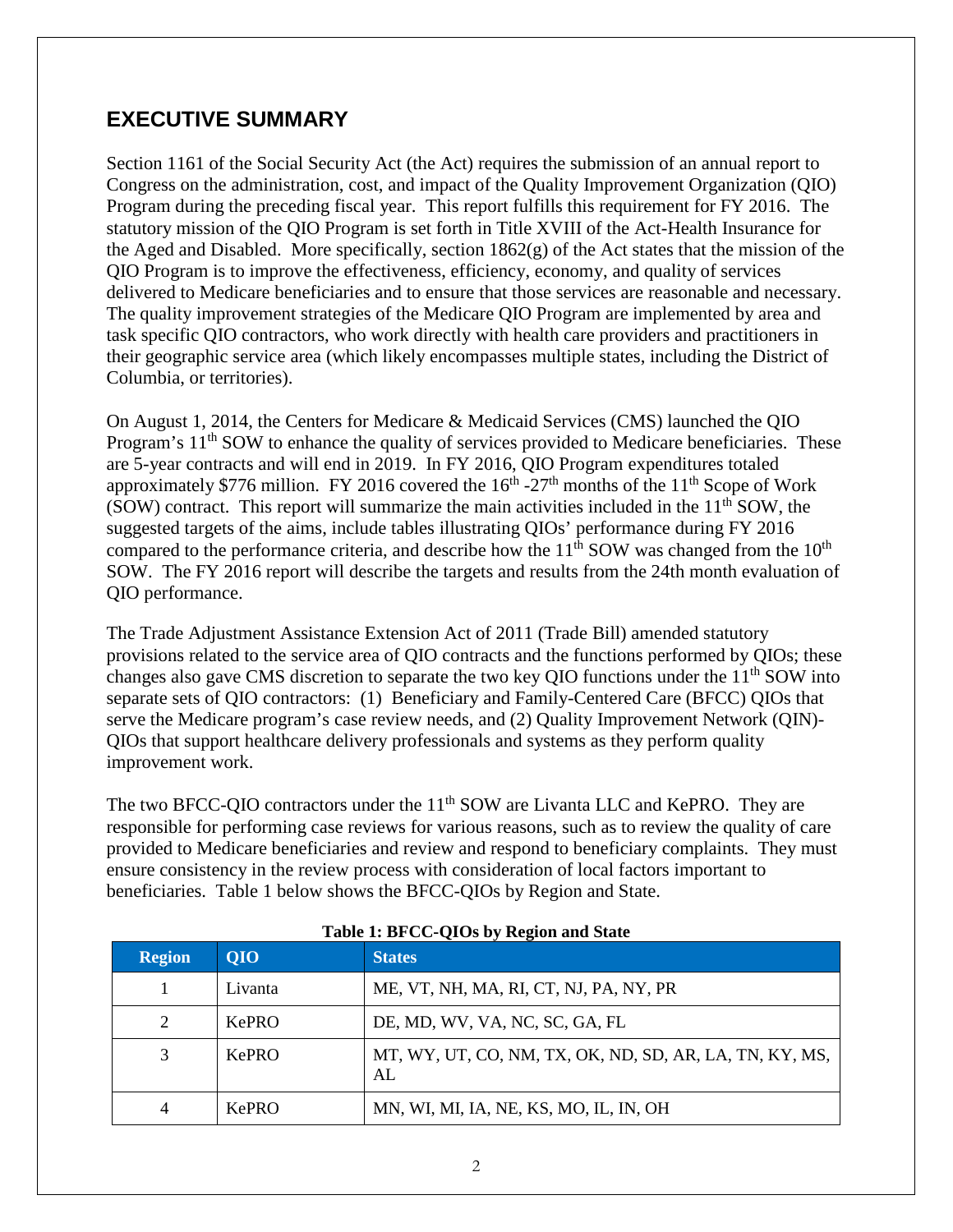| <b>Region</b> | <b>QIO</b> | <b>States</b>                  |
|---------------|------------|--------------------------------|
|               | Livanta    | AK, WA, OR, ID, CA, NV, AZ, HI |

The Quality Improvement Network (QIN) Quality Improvement Organization (QIO) Program is responsible for working with providers and communities on multiple, data-driven quality initiatives to improve patient safety, reduce harm, and improve clinical care at local and regional levels. The primary goals of the QIN-QIOs are to promote effective prevention and treatment of chronic disease, make care safer by reducing harm caused by the delivery of care, promote effective communication and coordination of care, and make care more affordable. The QIO Program includes 14 QINs covering a region that includes as many as six states, across the 53 US states and territories, as shown in [Table 2.](#page-4-0)

<span id="page-4-0"></span>

| <b>QIN Name</b>                                         | <b>States</b>          |
|---------------------------------------------------------|------------------------|
| <b>Great Plains Quality Innovation Network</b>          | KS, ND, NE, SD         |
| <b>TMF</b>                                              | AR, MO, OK, TX, PR     |
| Lake Superior Quality Innovation Network/Stratis Health | MN, WI, MI             |
| Telligen                                                | CO, IA, IL             |
| HealthInsight                                           | NM, NV, OR, UT         |
| Alliant-Georgia Medical Care Foundation                 | GA, NC                 |
| <b>Atom Alliance</b>                                    | AL, KY, MS, TN, IN     |
| Mountain Pacific Quality Health Foundation              | AK, HI, MT, WY         |
| <b>Atlantic Quality Improvement Network</b>             | DC, NY, SC             |
| <b>Quality Insights Quality Innovation Network</b>      | DE, LA, NJ, PA, WV     |
| <b>VHQC</b>                                             | MD, VA                 |
| Qualis Health                                           | ID, WA                 |
| <b>Health Services Advisory Group</b>                   | AZ, CA, FL, OH, VI     |
| <b>HealthCentric Advisors</b>                           | CT, MA, ME, NH, RI, VT |

#### **Table 2: QIN-QIOs by Name and States**

## **BACKGROUND**

The statutory provisions governing the QIO Program are in Part B of Title XI of the Act. Its statutory mission is set forth in Title XVIII of the Act-Health Insurance for the Aged and Disabled. Specifically, section 1862(g) of the Act states that the mission of the QIO Program is to improve the effectiveness, efficiency, economy, and quality of services delivered to Medicare beneficiaries and to make sure that those services are reasonable and necessary. Part B of Title XI of the Act was amended by section 261 of the Trade Bill, which made several changes to the Secretary's contracting authority for QIOs beginning with contracts entered into or renewed after January 1, 2012. These changes include eligibility requirements for QIOs, the term of QIO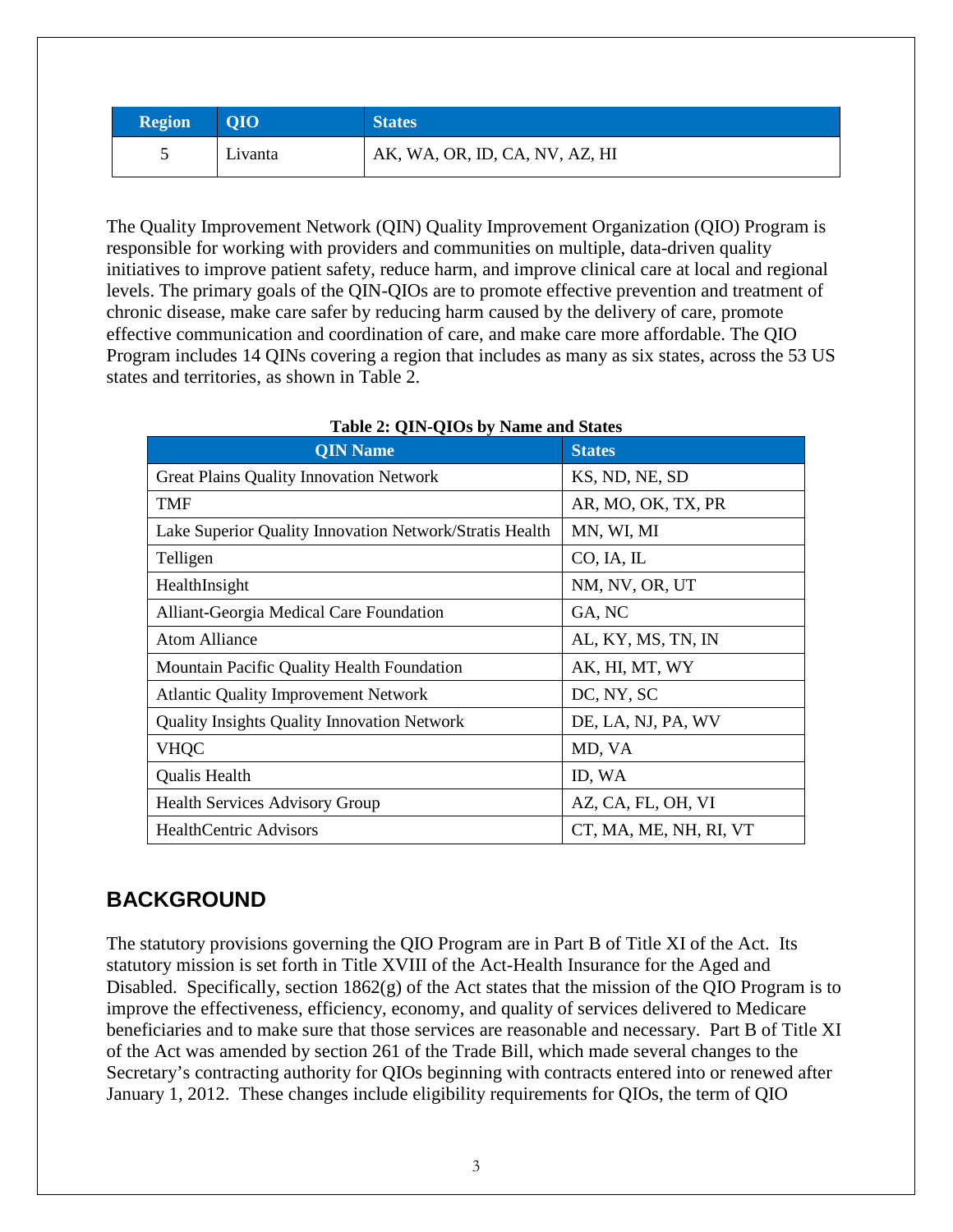contracts, the geographic area served by QIOs and updates to the functions performed by QIOs under their contracts. The contracts for the  $11<sup>th</sup>$  SOW are subject to the changes made by the Trade Bill.

# **I. PROGRAM ADMINISTRATION**

## **Description of Quality Improvement Organization Contracts**

By law, the mission of the QIO Program is to improve the effectiveness, efficiency, and quality of services delivered to Medicare beneficiaries. Based on this statutory requirement, and CMS' program experience, CMS identified the core functions of the QIO Program as:

- Improving quality of care for Medicare beneficiaries;
- Protecting the integrity of the Medicare Trust Fund by ensuring that Medicare pays only for services and goods that are reasonable and necessary and are provided in the most appropriate setting; and
- Protecting beneficiaries by expeditiously addressing: individual complaints; reviews or appeals from provider notices of discharge or termination of services; violations of the EMTALA; and other related responsibilities.

The QIOs are now categorized and known as Beneficiary and Family-Centered Care (BFCC) QIOs and Quality Improvement Network (QIN)-QIOs, depending on the QIO functions that they perform. QIOs are private, mostly not-for-profit, organizations staffed by doctors and other health care professionals trained to review medical care and help beneficiaries with complaints about the quality of care and to implement improvements in the quality of care available throughout the spectrum of care.

## **QIOs Interacting with Health Care Providers and Practitioners**

QIOs work with and provide technical assistance to health care practitioners and providers such as physicians, hospitals [including Critical Access Hospitals (CAHs)], nursing homes, and home health agencies. QIOs also work with practitioners, providers, beneficiaries, partners, and other stakeholders to improve the quality of health care provided to beneficiaries through a variety of health care delivery systems and address beneficiary complaints regarding quality of care. For instance, a process called immediate advocacy involves direct communication between QIOs and beneficiaries in which the BFCC-QIOs try to address complaints raised by the beneficiary; through this process, QIO staff also work with providers to resolve miscommunication or other concerns voiced by the beneficiary or a family member. QIOs analyze data and beneficiary records to identify areas of improvements in care and ensure beneficiaries' voices are heard by addressing individual complaints and bringing their perspective into the quality improvement process.

Any provider or practitioner who treats Medicare beneficiaries and is paid under Title XVIII of the Social Security Act may have received technical assistance from a QIO and may be subject to review by the QIO in connection with Medicare participation. Interaction comes in a variety of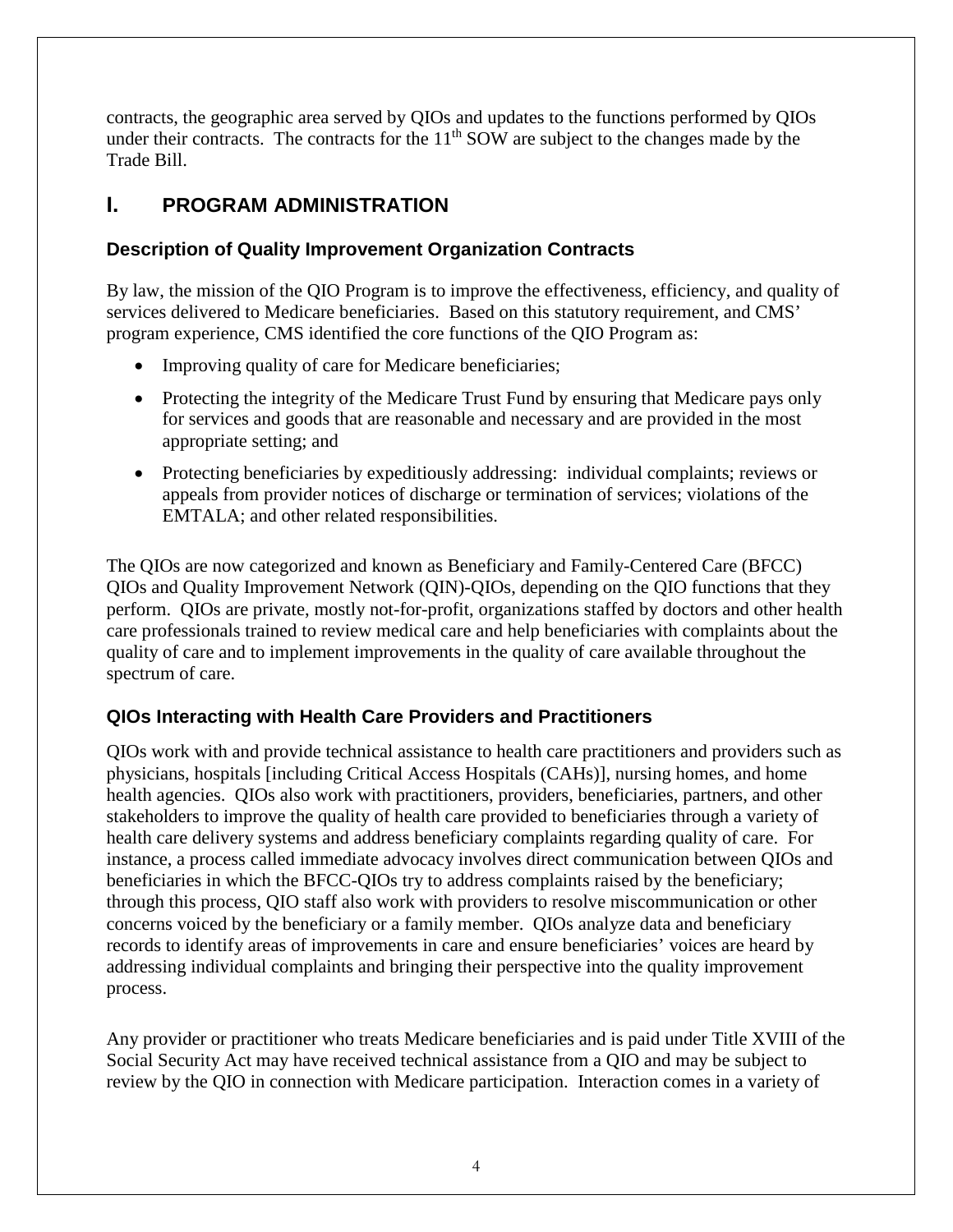forms including direct intensive QIO assistance, occasional contact with the QIO at professional meetings, visits to the QIO website, and/or QIO record reviews.

# **II. PROGRAM COST**

Under federal budget rules, the QIO Program is defined as mandatory spending rather than discretionary spending because QIO costs are financed directly from the Medicare Trust Fund and are not subject to the annual appropriations process. QIO costs are subject to the apportionment process administered through OMB. In FY 2016, QIO Program expenditures totaled \$775,584,891.70.

# **III. PROGRAM IMPACT**

The QIO Program impacts Medicare beneficiaries on an individual basis and the beneficiary population as a whole. In 2016, Medicare covered over 57 million beneficiaries: over 48 million people age 65 or older and 9 million people of all ages with certain disabilities and with end stage renal disease. As the QIO Program completed the 2nd year of the 11th SOW contracting period ending July 2016, some important results are as follows:

- 9,124 readmissions avoided in care coordination communities
- 467 Central Line-Associated Bloodstream infections avoided
- 432 *Clostridium difficile* infections avoided
- 1,884 participating practices have been recruited to work with Reducing Disparities in Diabetes Care: Everyone with Diabetes Care Counts

The sections below provide additional information about QIO accomplishments and the impact on beneficiaries during the  $16<sup>th</sup>$  month –  $27<sup>h</sup>$  months of the period of performance of the  $11<sup>th</sup>$  SOW. This period began on November 1, 2015 and ended October 31, 2016.

# **AIM REQUIREMENTS AND MEASURES**

The QIO Program's 11<sup>th</sup> Statement of Work (SOW) activities and services are divided into three aims: better care, better health and lower costs. Each aim has an established set of quality measures that provides accountability to the QIOs for making changes at all levels of the health care system. Please note that task refers to the breakdown of the work in each Aim of the Task Order Contract for QIN QIOs and for the breakdown of work in the BFCC contract, for example, in Aim B, there are three tasks; there is no task A.

## **Beneficiary and Family Centered Care**

The BFCC program focuses on statutorily mandated QIO case review activities, as well as on interventions to promote responsiveness to beneficiary and family needs; providing opportunities for listening to and addressing beneficiary and family concerns; providing resources for beneficiaries and caregivers in decision making; and using information gathered from individual experiences to improve Medicare's entire system of health care. Beneficiary-generated concerns provide an excellent opportunity to explore root causes of adverse health care outcomes, develop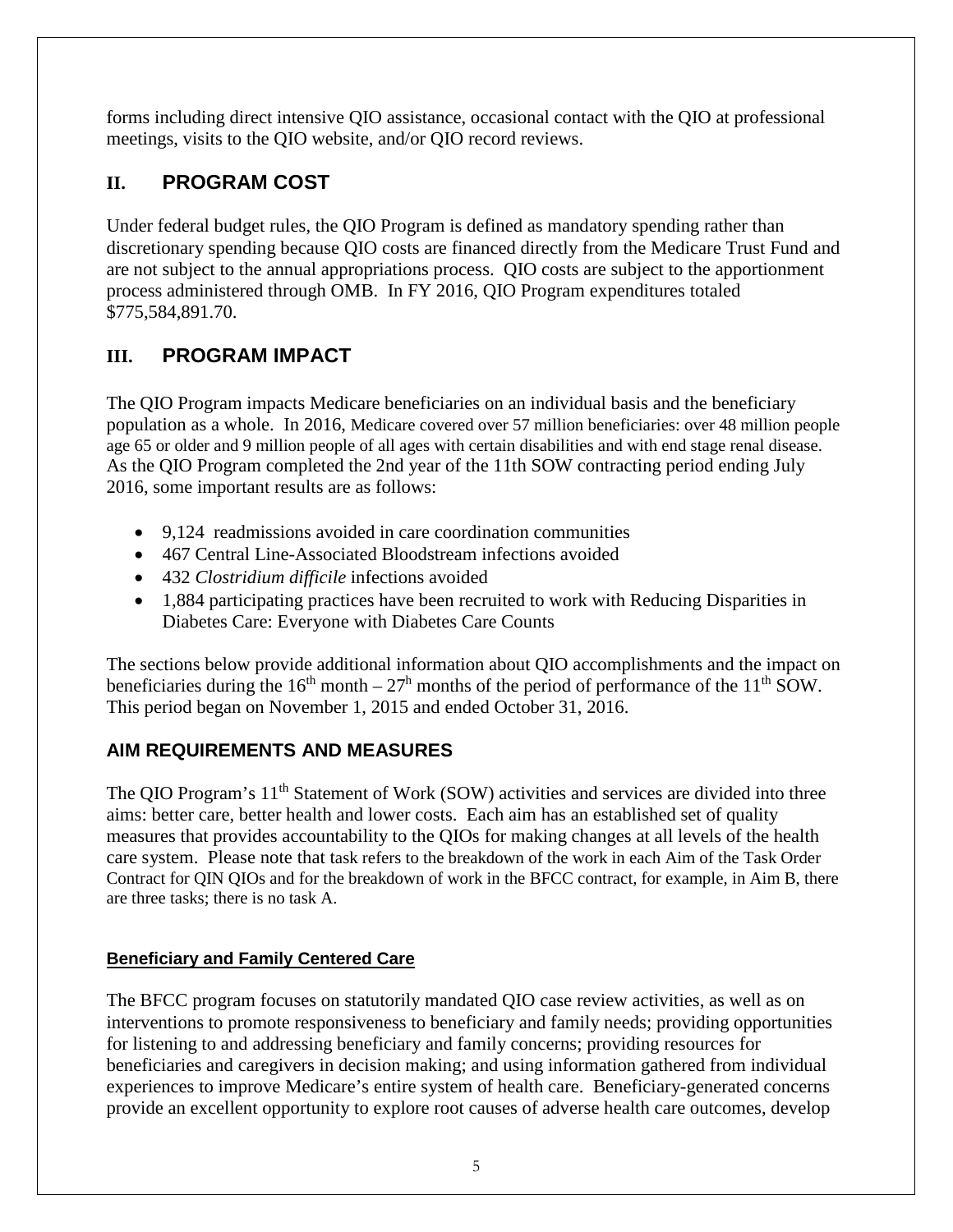alternative approaches to improving care, and to improve beneficiary/family experiences within the health care system. Beneficiary and family engagement and activation efforts are needed to produce the best possible outcomes of care. These QIO beneficiary and family-centered efforts align with the National Quality Strategy, which encourages patient and family engagement.

Case review types include Quality of Care Reviews, Emergency Medical Treatment and Labor Act (EMTALA) Reviews, reviews of provider discharge/termination of service decisions and denials of hospital admissions, Higher-Weighted Diagnosis Related Group (HWDRG) Reviews and other review types. The QIO Manual includes discussion of the various case review types and provides additional detail and guidance on QIO responsibilities for the reviews.

The BFCC-QIO Program was restructured from 53 individual QIO contractors (one in each of the 50 states, the District of Columbia, and 2 U.S. territories) to two BFCC service contracts covering five geographic areas including U.S. territories. This reorganization was implemented in an effort to promote greater standardization, to facilitate the effective and efficient delivery of care, and to improve the quality of care for Medicare beneficiaries. CMS has contracted Livanta LLC and KePRO as the two BFCC-QIOs organized among 50 states, the District of Columbia, and 2 territories, as shown in Figure 1. The five BFCC-QIO areas are depicted below.



The table below depicts the national summary of the BFCC-QIO Program performance on three timeliness measures for the  $24<sup>th</sup>$  month reporting period of the contract. Performance for timeliness of reviews was consistent across both BFCC-QIOs for all their regions.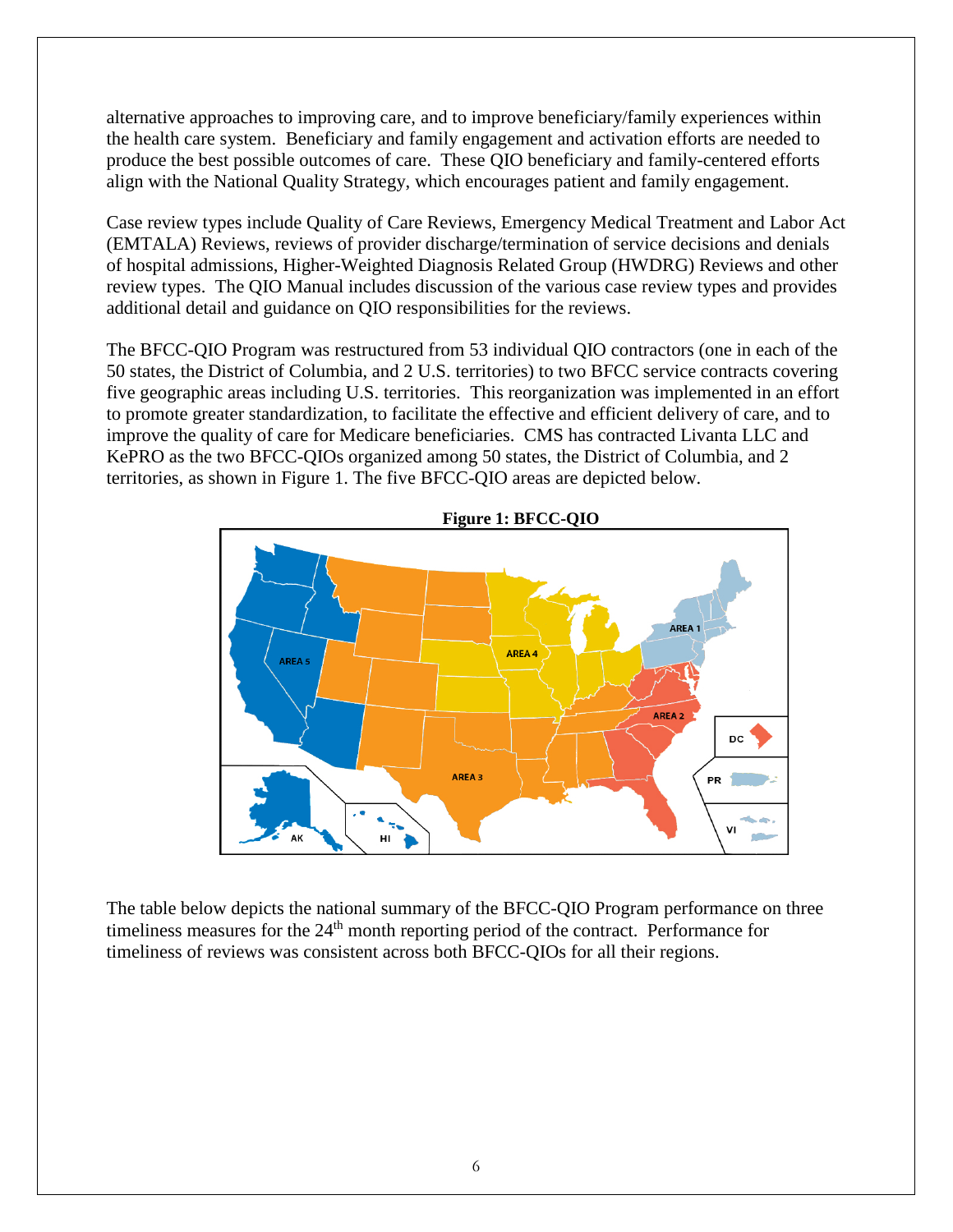#### **Table 3: BFCC–QIO Annual Performance Criteria Measures**

| <b>Measure</b>                                                               | <b>Target</b> | <b>Result</b> |
|------------------------------------------------------------------------------|---------------|---------------|
| Timeliness of Beneficiary<br>Complaints and Other Quality<br>of Care Reviews | 95%           | 99.75%        |
| Timeliness of Discharge/<br><b>Service Termination Reviews</b>               | 98%           | 99.82%        |
| Timeliness of EMTALA and<br><b>HWDRG Reviews</b>                             | 95%           | 99.94%        |

The results of the timeliness analysis reveal that the BFCC-QIO performance exceeded Year 2 target requirements. As of July 2016, all three measures achieved results greater than 99 percent. The overall rate of timeliness is 99.84 percent.

#### **QIN-QIO [QUALITY IMPROVEMENT AIMS](https://share.cms.gov/center/CCSQ/QIG/DPMCE/Reports%20to%20Congress/QIO-QIN%20Quality%20Improvement%20Aims)**

#### **Aim B: Healthy People, Health Communities: Improving the Health Status of Communities**

Healthy People, Healthy Communities: Improving the Health Status of Communities includes tasks that promote effective prevention and treatment of chronic disease for Medicare beneficiaries. Health IT is also promoted in the task listed below. Three tasks included in the Aim are addressed separately below.

### **Task B.1: Improving Cardiac Health and Reducing Cardiac Healthcare Disparities**

Task B.1 supports the Million Hearts initiative's goal to prevent one million heart attacks and strokes. The goal will be accomplished by working with clinical participants, Medicare beneficiaries, partners, and stakeholders to spread the implementation of evidence-based practices to promote: use of Aspirin therapy when appropriate; Blood pressure (BP) control; Cholesterol management; and Smoking/tobacco use assessment and cessation counseling. Physicians and other eligible professionals will be recruited to promote reporting through the Physician Quality Reporting System (PQRS) Program. Racial and ethnic minority beneficiaries and clinicians who serve them are included in the target populations for the task. Blood pressure control is the priority focus for the work and the QIN-QIOs are promoting the use of blood pressure protocols to achieve this goal. Below are results for Task B.1 through October 31, 2016, which is Quarter 6 of the contract.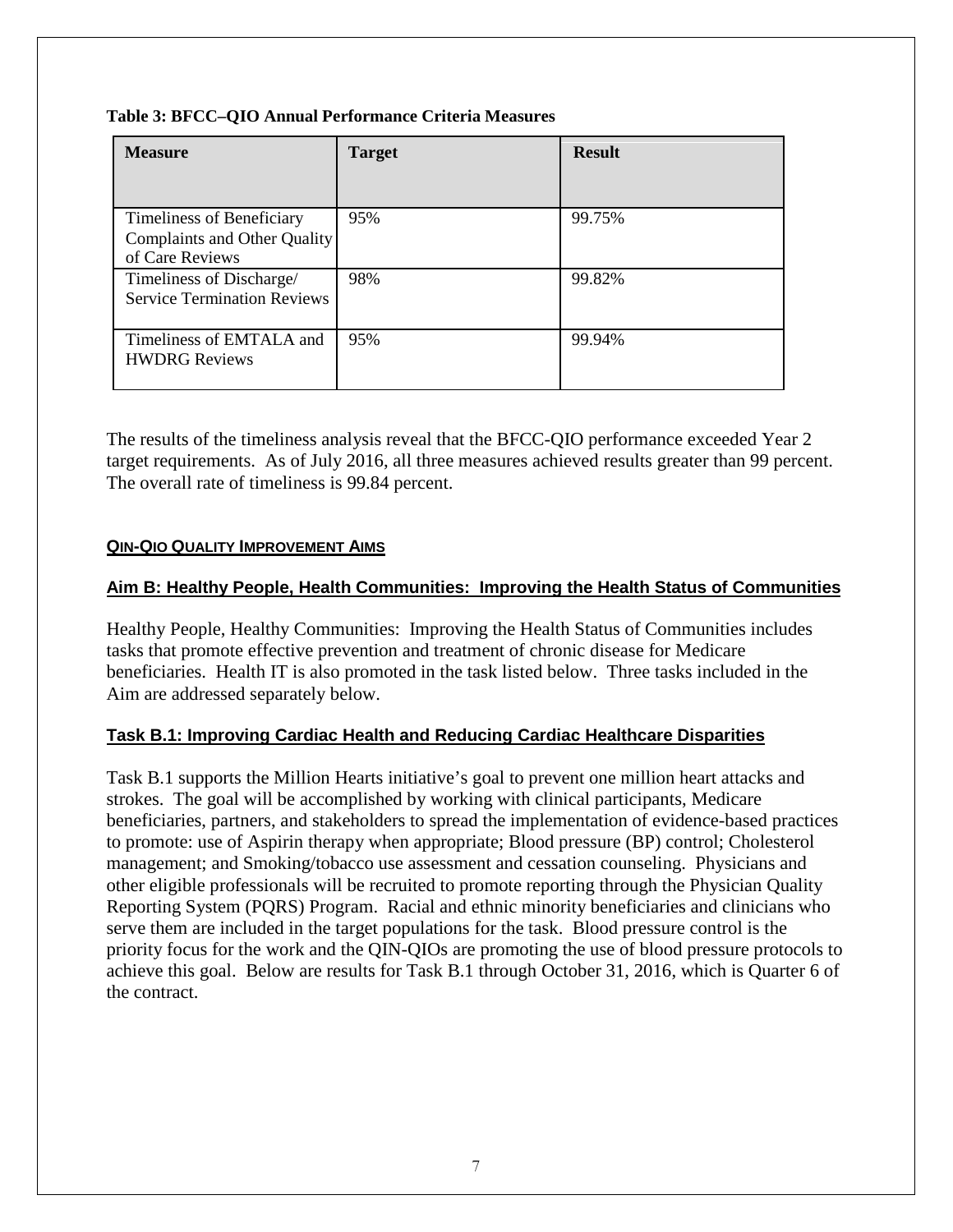| <b>Measure</b>                     | <b>Target</b> | ۰.<br><b>Results</b> |
|------------------------------------|---------------|----------------------|
| <b>Blood Pressure Control Rate</b> | 30%           | 61.3%                |
| <b>Tobacco Use Cessation Rate</b>  | 45%           | 66.6%                |

#### **Table 4: Improving Cardiac Health and Reducing Disparities Monitoring Measures**

- The purpose of this task is for the QIN-QIOs to work with home health agencies, physician's offices, clinics, and beneficiaries in collaboration with key partners and stakeholders to implement evidence-based practices to prevent heart attacks and strokes.
- Racial and ethnic minority beneficiaries and clinicians who serve them are included in the target populations for the task. 50+ resources are provided in multiple languages.
- Of the 10,059 total clinicians, 4,183 serve in rural areas.
- Total Patient Impact  $= 5,393,340$ .
- 2,071 Home Health Agencies engaged and impacting 1,629,409 patients in their homes and communities.

## **Task B.2: Reducing Disparities Care: Everyone with Diabetes Counts (EDC)**

The goal of the EDC program is to improve health equity by improving health literacy and quality of care among Medicare and Dually Eligible beneficiaries with pre-diabetes and diabetes through knowledge empowerment, enabling them to become active participants in their care (which is also consistent with the goal of focusing on person centered care and person/patient engagement). The target populations are minority/medically underserved and rural beneficiaries. EDC will engage both beneficiaries and health care providers to decrease the disparity in diabetes care by improving testing for: HbA1c, Lipids; Eye Exams; Foot Exams; as well as improve Blood Pressure control and Weight control. Additionally, the focus is to facilitate the development of sustainable diabetes education resources in targeted communities by engaging public/private agency/organization partnerships at the community level, state level, and national level.

The table below identifies the national performance requirements for Year 2. As of July 2016, EDC exceeded the first two measures for Year 2 targets; however, the third measure was slightly less than the target.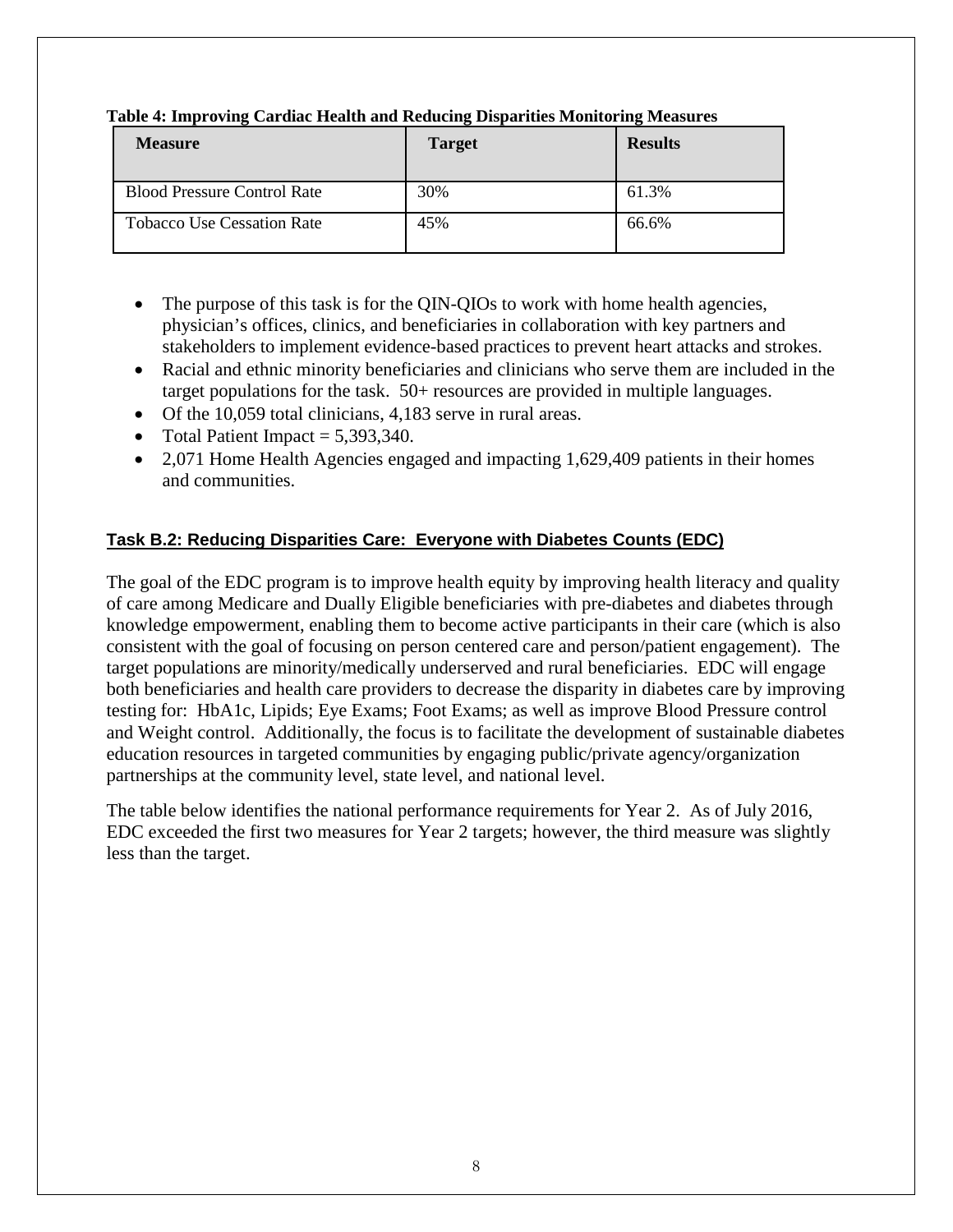| <b>Measure</b>                                                                                                                                                                                                                                              | <b>Target</b> | <b>Result</b> |
|-------------------------------------------------------------------------------------------------------------------------------------------------------------------------------------------------------------------------------------------------------------|---------------|---------------|
| Percentage of clinical outcome data<br>collected for Medicare beneficiaries<br>who complete diabetes self-management<br>education (DSME) classes through<br>EDC. Clinical outcomes are HbA1c,<br>Lipids, Eye Exam, Blood Pressure,<br>Weight and Foot Exam. | 4%            | 6%            |
| Percentage of physician practices<br>recruited to participate in EDC                                                                                                                                                                                        | 60%           | 96%           |
| Percentage of new beneficiaries<br>completing DSME                                                                                                                                                                                                          | 31%           | 29%           |

#### **Task B.4: Improving Prevention Coordination through Meaningful Use of Health IT and Collaborating with Regional Extension Centers (RECs).**

The purpose of this task is for the QIN-QIOs to leverage the capabilities of their recruited health care providers across the country as they work to collect, track, and report data through use of automated tools, such as certified electronic health records and registries, for data extraction, prevention and quality improvement as established by the Meaningful Use program.

### **Goals:**

- Transform clinical practices, hospitals and critical access hospitals
- Promote interoperability & exchange of clinical information through health information exchanges
- Increase provider screenings and delivery of preventive services i.e. cardiac, diabetes, immunizations and cancer etc.
- Improve access to care and care coordination while identifying and reducing disparities

Below are the results for Task B.4 for the 24<sup>th</sup> month of performance requirements.

| <b>Measure</b>                                                                                                                    | <b>Target</b>                             | <b>Result</b> |
|-----------------------------------------------------------------------------------------------------------------------------------|-------------------------------------------|---------------|
| Percentage of recruited<br>Eligible Professionals,<br><b>Hospitals and Critical</b><br>Access Hospitals with<br>signed agreements | 10% of agreed upon<br>recruitment numbers | 100% Met      |

#### **Table 6: Use of Health IT and Collaborating with Regional Extension Centers (RECs)**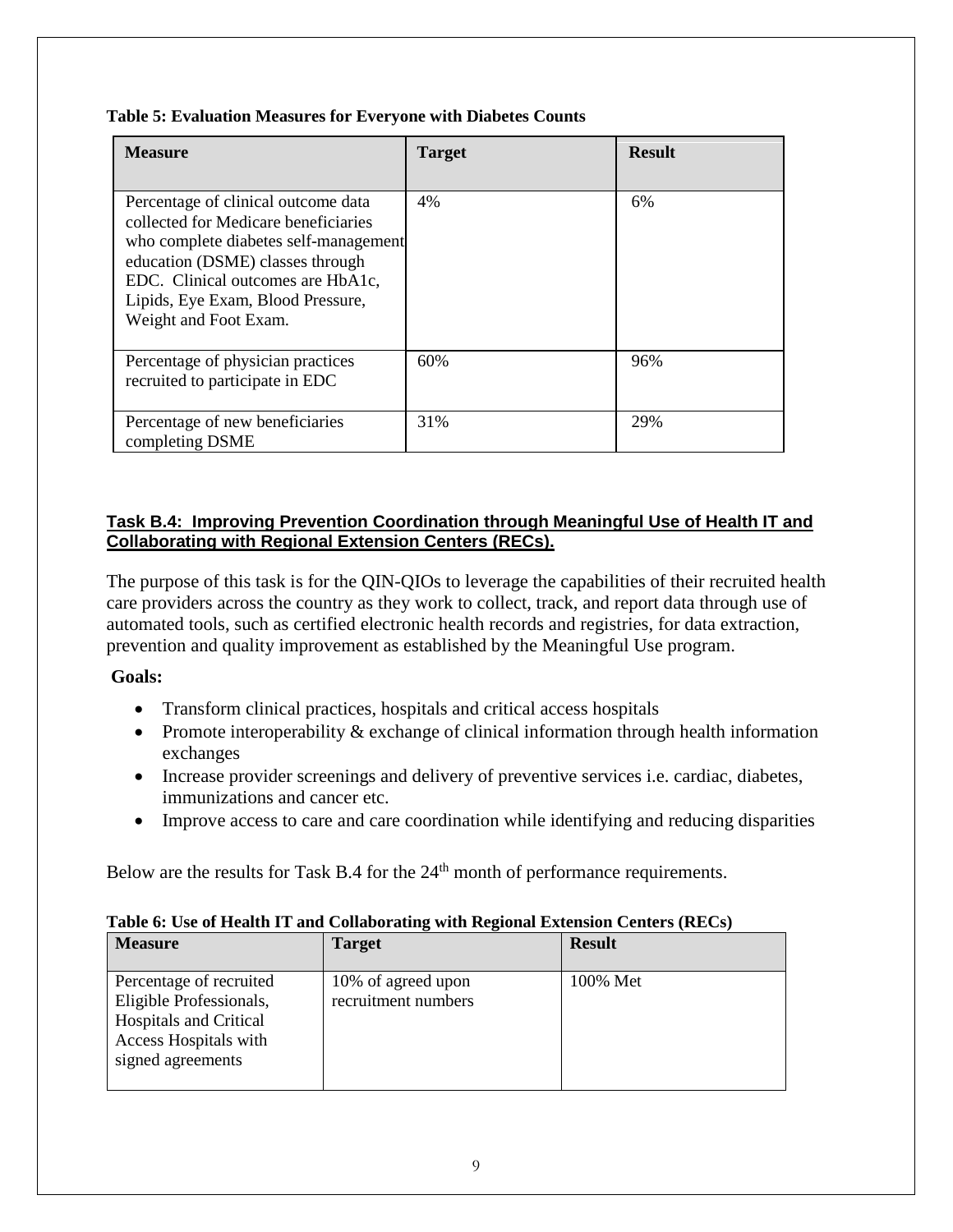| <b>Measure</b>                                                                                                                                          | <b>Target</b>                             | <b>Result</b> |
|---------------------------------------------------------------------------------------------------------------------------------------------------------|-------------------------------------------|---------------|
| Percentage of recruited<br>Eligible Professionals,<br><b>Hospitals and Critical</b><br>Access Hospitals receiving<br><b>Technical Assistance</b>        | 10% of agreed upon<br>recruitment numbers | 100% Met      |
| Percentage of recruited<br>Eligible Professionals,<br><b>Hospitals and Critical</b><br><b>Access Hospitals attending</b><br><b>Educational Sessions</b> | 25% of agreed upon<br>recruitment numbers | 100% Met      |

### **Aim C: Better Healthcare for Communities: Beneficiary-Centered, Reliable, Accessible and Safe Care**

The Better Healthcare for Communities Aim includes initiatives to improve safety and care across the care continuum. Initiatives build upon the aims of the National Quality Strategy. Tasks included are summarized below.

## **Task C.1 Reducing Healthcare-Acquired Infections in Hospitals (HAIs)**

Under the  $11<sup>th</sup>$  SOW contract, OIN-OIOs are working to make health care safer and more affordable through the reduction and prevention of Healthcare-Associated Infections (HAIs) in the acute care setting. Reducing and preventing HAIs not only helps to improve quality of patient care and can make care more affordable, but it also helps save lives. QIN-QIOs are working towards HAI goals as outlined in the HHS HAI National Action Plan. During the FY 2016 period, the QIN-QIOs collaborated with other public and private organizations, (i.e., Agency for Healthcare Research and Quality's (AHRQ) Comprehensive Unit-based Safety Program (CUSP); the Centers for Disease Control and Prevention (CDC)) and CDC sponsored state based HAI initiatives; and the work of CMS' Partnership for Patients on programmatic initiatives. This work is intended to decrease HAI Standardized Infection Ratios (SIRs) nationally by demonstrating significant, quantitative and measurable reductions in hospital acute care settings for Medicare beneficiaries and prevent the occurrence of HAIs in hospitals using evidence-based HAI prevention strategies.

The table below addresses the measures for the reporting period June 1, 2015 through May 31, 2016

| <b>Measure</b>                                                                                                                                | <b>Target</b>                                               | <b>Result</b>                                          |
|-----------------------------------------------------------------------------------------------------------------------------------------------|-------------------------------------------------------------|--------------------------------------------------------|
| The number of CLABSI cases in a facility<br>over the predicted number of CLABSI<br>cases for that facility over a specified<br>amount of time | $0.6435$ (Target reflects $\leq$ to<br>130% of the national | 60% of states met the<br>CLABSI 24 <sup>th</sup> month |

#### **Table 7: Reducing Healthcare –Acquired Infections in Hospitals**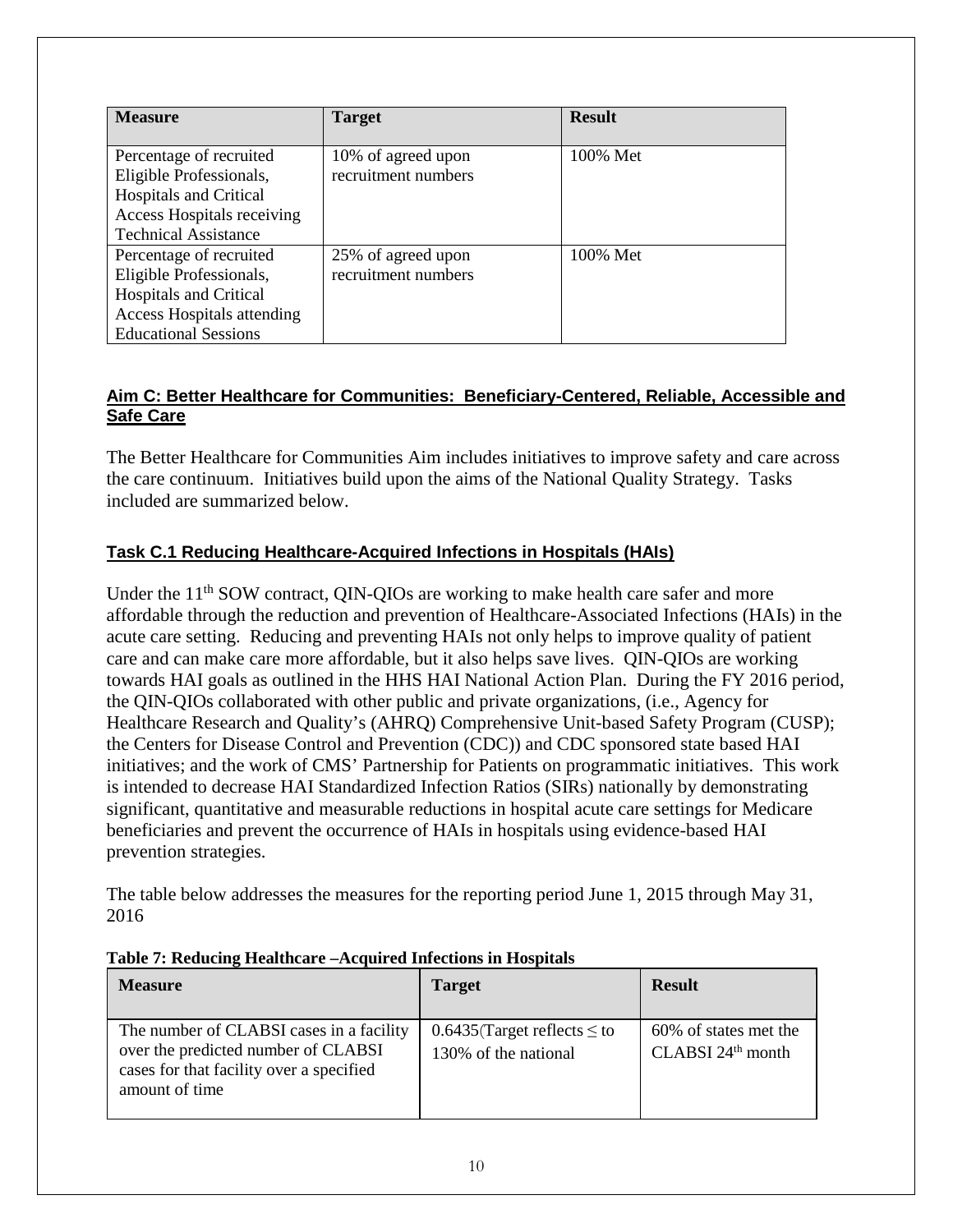| <b>Measure</b>                                                                                                                                    | <b>Target</b>                                                                                                                                                                   | <b>Result</b>                                                                        |
|---------------------------------------------------------------------------------------------------------------------------------------------------|---------------------------------------------------------------------------------------------------------------------------------------------------------------------------------|--------------------------------------------------------------------------------------|
|                                                                                                                                                   | CLABSI SIR at the time of<br>the evaluation.)                                                                                                                                   | evaluation criterion of<br>0.6435                                                    |
| The number of CAUTI cases in a facility<br>over the predicted number of CAUTI cases<br>for that facility over a specified amount of<br>time.      | 1.30 (Target reflects $\leq$ to<br>130% of the national CAUTI<br>SIR at the time of the<br>evaluation)                                                                          | 100% of states met<br>CAUTI 24 <sup>th</sup> month<br>evaluation criterion of<br>1.3 |
| Number of urinary catheter days per<br>number of patient days per each individual<br>patient care location/unit that is chosen for<br>monitoring. | 60% (Target reflects the<br>percentage of patient care<br>units that achieve a device<br>utilization ratio ( $DUR$ ) <<br>national ratio for each patient<br>care location type | 29% of states met the<br>Cath DUR 24 <sup>th</sup><br>evaluation criterion of<br>60% |
| The reduction in the SIR of CDI for a<br>targeted facility compared to the baseline<br>CDI SIR in that same facility.                             | 1.2012 (Target reflects $\leq$ to<br>130% of the national CDI<br>SIR at the time of evaluation)                                                                                 | 94% of states met the<br>CDI SIR $24th$ month<br>evaluation criterion of<br>1.2012.  |

It should be noted that this task was removed from the SOW effective September 30, 2016, so no further data past the 24th month is available. CMS' Hospital Improvement Innovation Networks (HIINs) are continuing the work on HAI reduction in the hospital setting.

### **Task C.2: Reduce Healthcare Acquired Conditions in Nursing Homes**

The 11<sup>th</sup> SOW C.2 Reducing Healthcare-Acquired Conditions in Nursing Homes Task Order aims to improve the quality of care and quality of life received by beneficiaries residing in nursing homes. The activities associated with this task include:

- Recruiting no less than 75% of the nursing homes within each state and two territories with a CMS Certification Number (CCN) and star-status into the 11<sup>th</sup> SOW National Nursing Home Quality Care Collaborative (NNHQCC) Collaborative I and/or II. By April 1, 2017, this will represent approximately 11,000 of the 15,600 nursing homes with a CCN.
- Increasing the participation of low-performing nursing homes to 75% of nursing homes within each state and two territories with a CMS Certification Number (CCN), identified by a One-Star status, to participate in the NNHQCC, Collaborative I and/or II. By April 1, 2017, this will represent approximately 1,449 of the approximately 1,900 1-star homes before the re-basing of the Medicare.gov 5-Star system in February 2015.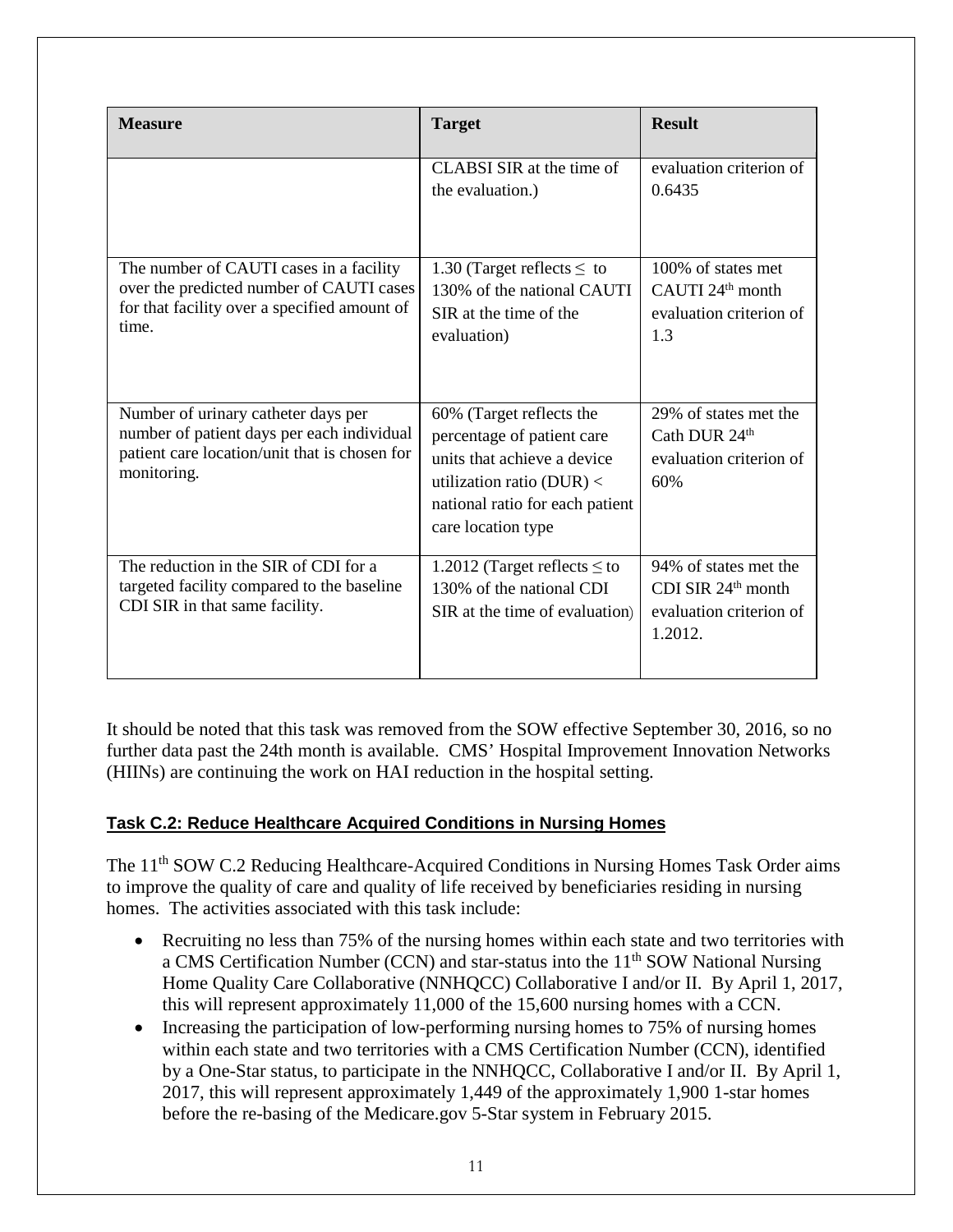- Continuation of the use of the Quality Measure Composite Score as a means to measure the success of both collaborative efforts I and II, and expanding the use of the Composite Score to identify progress in individual nursing homes and individual QIN-QIOs.
- Continuing the alignment of the QIN-QIO with the National Partnership to Improve Dementia Care in Nursing Homes\* in an effort to drive-down the inappropriate use of antipsychotic medications in Medicare beneficiaries in long-stay facilities.
- Increasing mobility among long-stay residents. This performance evaluation measure is under development. QIN-QIOs are focusing work on increasing mobility among long-stay nursing home residents. The current performance evaluation measure is listed as developmental to indicate the importance of mobility as an area of improvement and to add in a measure once a quality measure for mobility is finalized. The QIN-QIOs are not currently being evaluated on the increasing mobility among long-stay residents.

The table below identifies the evaluation measures and targets for  $11<sup>th</sup>$  SOW C2 Nursing Home Task Order at the start of the 11<sup>th</sup> SOW.

| <b>Measure</b>                                                                                                                                               | <b>Target</b>                                                                                                              | <b>Result</b>                                                                          |
|--------------------------------------------------------------------------------------------------------------------------------------------------------------|----------------------------------------------------------------------------------------------------------------------------|----------------------------------------------------------------------------------------|
| Reduction in percentage of<br>long-stay residents who<br>received antipsychotic<br>medications                                                               | Three percent reduction in<br>percentage of long-stay<br>residents who received<br>antipsychotic medications by<br>07/2016 | 51 of 52 states = $98\%$<br>(AK not met)                                               |
| 50% of Recruitment Target<br>Number (RTN) will achieve<br>the Quality Measure<br>Composite Score of 6.00 or<br>less by January 2019<br>Sum of percentages of | Greater than or equal to 15%<br>of RTN achieve score of<br>6.00 by $07/2016$<br>100% of RTN by 3/31/2017                   | 42 of 52 states = $81\%$<br>(KS, ND, IL, NC, KY, PA,<br>WV, VA, WA, VT not met)<br>N/A |
| <b>Recruitment Target Number</b><br>recruited for Collaboratives I<br>and II                                                                                 |                                                                                                                            |                                                                                        |
| Sum of Percentages of One-<br><b>Star Category Target Number</b><br>recruited for Collaboratives I<br>and II                                                 | 100% of One-Star Nursing<br>Homes by 3/31/2017                                                                             | N/A                                                                                    |
| Percentage of long-stay<br>residents with improved<br>mobility                                                                                               | Under development                                                                                                          | Under development                                                                      |

**Table 8: Evaluation Measure for Reduce Healthcare Acquired Conditions in Nursing Homes**

\* CMS partners with federal and state agencies, nursing homes, other providers, advocacy groups, and caregivers to improve comprehensive dementia care. The Partnership promotes a multidimensional approach that includes public reporting, state-based coalitions, research training, and revised surveyor guidance. The initial focus was on reducing the use of antipsychotic medications and the larger mission is to enhance the use of non-pharmacologic approaches and person-centered dementia care practices.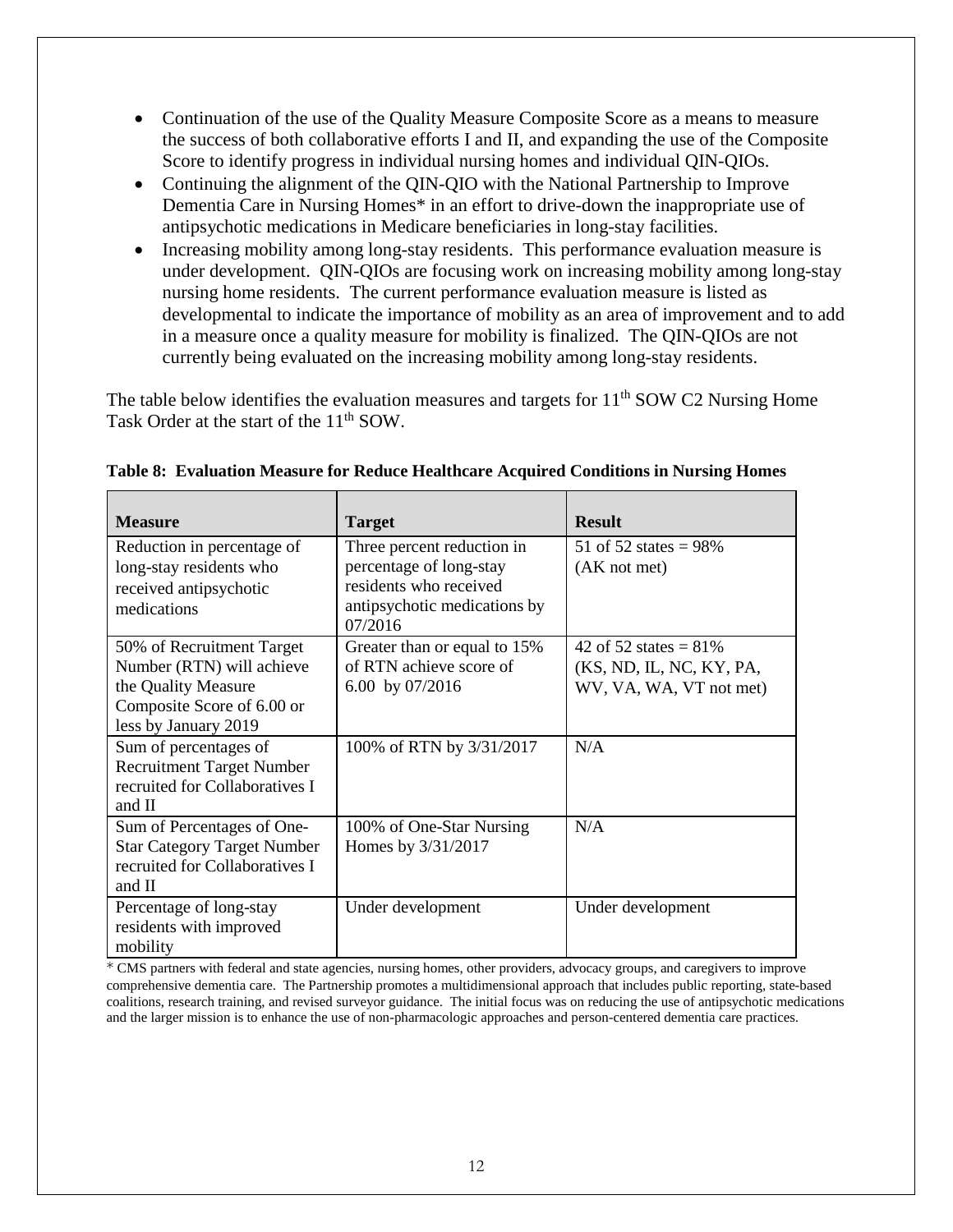#### **Task C.3: Coordination of Care**

The focus of the C.3 task is to promote effective communication and coordination of care through a quality improvement framework that focuses on community organizing and a population based strategy.

Under the 11<sup>th</sup> SOW, QIN-QIOs are working with existing community-based efforts and recruiting and engaging community coalitions that focus on improving care coordination for Medicare feefor service (FFS) beneficiaries. This includes recruiting and engaging providers across all care settings (such as acute and post-acute settings), and other community stakeholders to identify and target interventions at the causes of poor care coordination. Recruitment for this task occurs in three Cohorts: Cohort A (August 1, 2014- December 31, 2014), Cohort B (January 1, 2015 through December 31, 2015) and Cohort C (January 1, 2016 through December 31, 2016). Recruitment numbers for the cohorts include: Cohort A: 131 communities serving 6,816,932 beneficiaries. Cohort B: additional 120 communities serving an additional 8,317,033 beneficiaries. Cohort C: additional 129 communities serving an additional 7,910,870. This brings the total number of recruited communities to 380 communities serving 23,044,835.

In addition, QIN-QIOs are specifically targeting interventions related to coordination of care for vulnerable populations such as individuals with multiple chronic conditions who take multiple medications, behavioral health issues, socioeconomic issues, individuals dually enrolled in Medicare and Medicaid, and individuals with Alzheimer's and other dementia disorders.

The table below identifies Task C-3 results for the  $24<sup>th</sup>$  month of performance. Through much of the care transitions work, we have found that socioeconomic issues contribute to readmissions. These readmissions may stem from any number of complications such as: inability to purchase new prescriptions, having to make decisions to purchase food or medications, or a lack of healthy food options. Through our care transitions efforts, we continue to work to mobilize community resources to address these needs.

| <b>Measure</b>                                                                                                                                                               | <b>Target</b>              | <b>Result</b>                                                                                                                                                                                                                      |
|------------------------------------------------------------------------------------------------------------------------------------------------------------------------------|----------------------------|------------------------------------------------------------------------------------------------------------------------------------------------------------------------------------------------------------------------------------|
| Percentage of interventions<br>implemented (for a minimum of 6<br>months) that show improvement (for a<br>minimum of 5 interventions across the<br>state/territory annually) | 40%                        | 48 states/territories met the 40% target of<br>$\bullet$<br>5 or more eligible interventions for<br>evaluation by July, 2016<br>9% (5/53) of states/territories had less<br>$\bullet$<br>than five QIN-QIO identified intervention |
| Time period: $8/1/2015 - 7/31/2016$                                                                                                                                          |                            |                                                                                                                                                                                                                                    |
| Rate of 30-day readmissions per 1,000<br>Fee-for-Service (FFS) beneficiaries in                                                                                              | 2% Relative<br>Improvement | 55 percent (29/53) of states/territories in<br>Cohort A met the $24th$ month RIR criterion                                                                                                                                         |
| Cohort A                                                                                                                                                                     | Rate (RIR)                 |                                                                                                                                                                                                                                    |
| Time period: $4/1/2015 - 3/31/2016$                                                                                                                                          |                            |                                                                                                                                                                                                                                    |
| Rate of admissions per 1,000 FFS                                                                                                                                             | 1.4% RIR                   | 62 percent (33/53) of states/territories in                                                                                                                                                                                        |
| beneficiaries in Cohort A                                                                                                                                                    |                            | Cohort A met the 24 <sup>th</sup> Month Evaluation RIR<br>Criterion                                                                                                                                                                |

### **Table 9: Coordination of Care**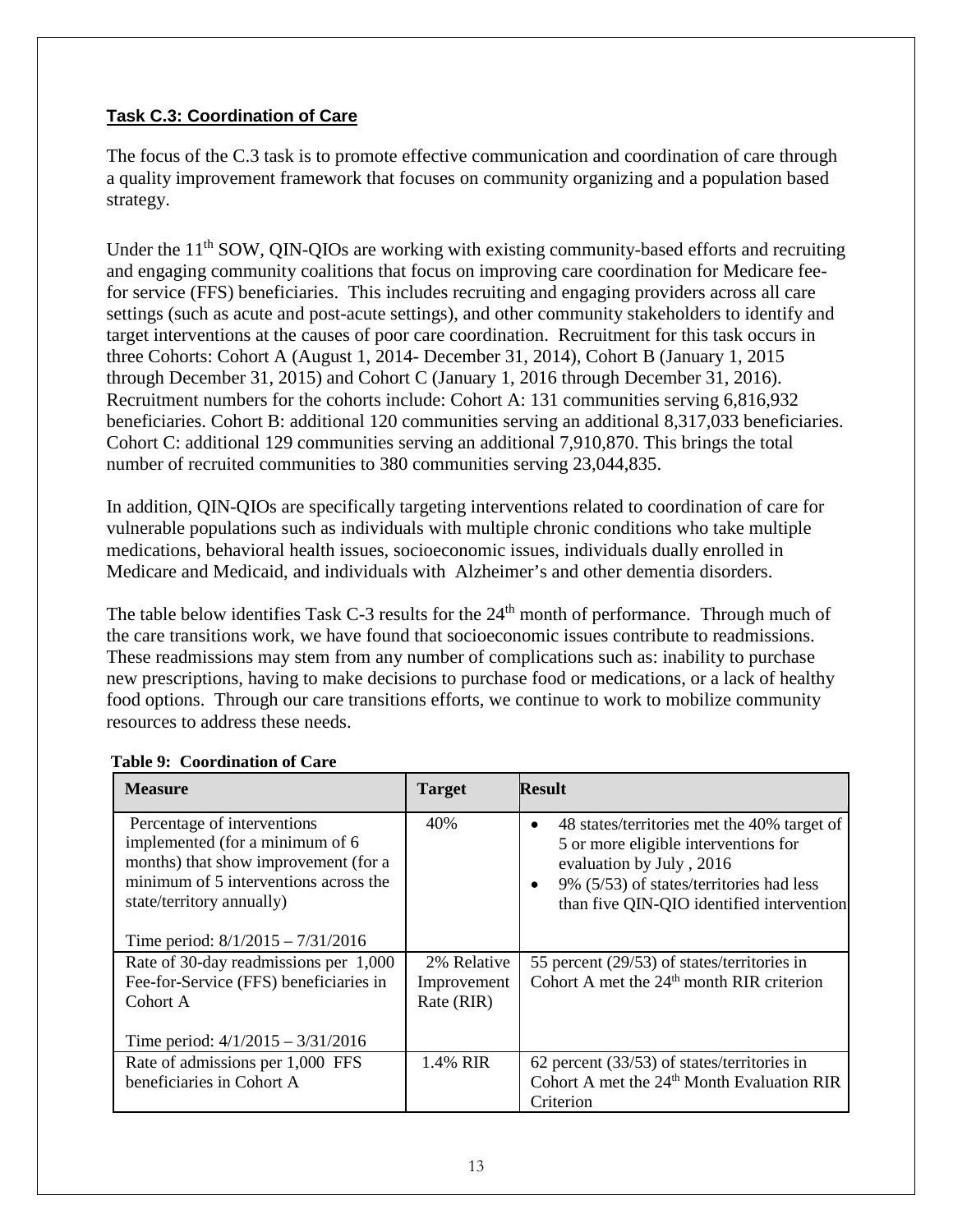| <b>Measure</b>                                                                                                                                              | <b>Target</b>      | <b>Result</b>                                                                                                                                                                 |
|-------------------------------------------------------------------------------------------------------------------------------------------------------------|--------------------|-------------------------------------------------------------------------------------------------------------------------------------------------------------------------------|
| Time period: $4/1/2015 - 3/31/2016$                                                                                                                         |                    |                                                                                                                                                                               |
| Rate of state/territory-wide readmissions<br>per 1,000 FFS beneficiaries                                                                                    | 0.4% RIR           | 59 percent (31/53) of states/territories met the<br>24 <sup>th</sup> Month Evaluation RIR Criterion                                                                           |
| Time period: $4/1/2015 - 3/31/2016$                                                                                                                         |                    |                                                                                                                                                                               |
| Rate of state/territory-wide admissions                                                                                                                     | $0.4\%$ RIR        | 75 percent (40/53) of states/territories in                                                                                                                                   |
| per 1,000                                                                                                                                                   |                    | Cohort A met the 24 <sup>th</sup> Month Evaluation RIR<br>Criterion                                                                                                           |
| Time period: $4/1/2015 - 3/31/2016$                                                                                                                         |                    |                                                                                                                                                                               |
| Community tenure in state/territory-<br>wide coalition. "Community tenure" is<br>defined as the number of days<br>beneficiaries spend in their home setting | 0.4% RIR<br>target | Only six $(11\%)$ of the 53 states/territories<br>(NE, NH, SC, UT, VA, and WI) in Cohort A<br>met the 24 <sup>th</sup> Month Evaluation RIR Criterion<br>for community tenure |
| Time period: $4/1/2015 - 3/31/2016$                                                                                                                         |                    |                                                                                                                                                                               |

### **Task C.3.6: Medication Safety and Adverse Drug Event Prevention**

In the  $11<sup>th</sup>$  SOW OIN-OIOs were tasked with improving medication safety and reducing adverse drug events (Task C.3.6). QIN-QIOs are required to recruit providers, practitioners and pharmacies that provide care for Medicare beneficiaries that are at high risk for an adverse drug event. QIN-QIOs are working to implement or identify tools to track and increase surveillance of adverse drug events to help prevent them, improve medication safety by providing evidence-based clinical information and best practices, and increase medication safety across the community as an integrated part of care transitions efforts. The QIN-QIO program developed a claims based method of identifying high-risk beneficiaries, adverse drug events, and hospitalizations for the high-risk population using Medicare claims data, including Medicare Part D data.

Specific goals under Task C.3.6 are to improve care coordination and reduce adverse drug events for beneficiaries that are at high risk for an adverse drug event.

Please note that there is no  $24<sup>th</sup>$  month evaluation for this task, as QIN-QIOs continue to recruit and collect data for this task. The first evaluation for this task is in July 2017.

### **Aim D: Better Care at Lower Cost**

#### **Task D.1: Quality Improvement through Value-Based Payment, Quality Reporting, and the Physician Feedback Reporting Program**

CMS is seeking to promote higher quality of care and more efficient health care for all Medicare beneficiaries. Under this task, QIOs are called upon to assist hospitals, PPS-exempt Cancer Hospitals (PCHs), Inpatient Psychiatric Facilities (IPFs), Ambulatory Surgical Centers (ASCs), Critical Access Hospitals (CAHs) and eligible professionals. Activities of the QIN-QIOs involve education and outreach, learning forums (Learning and Action Networks (LANs)), webinars, teleconferences.) and direct technical assistance support to hospitals, facilities, and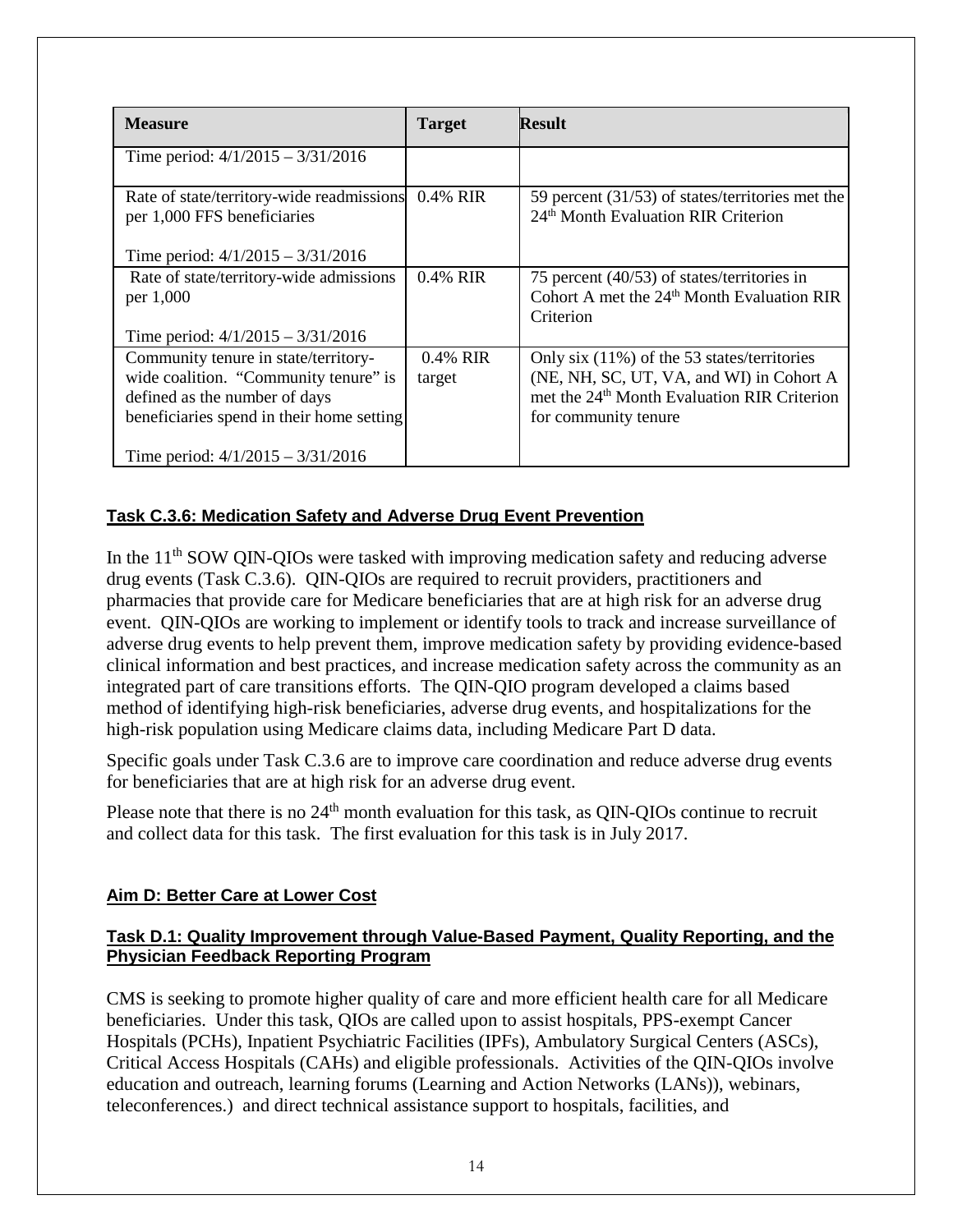physician/professionals in identifying and capitalizing on opportunities for improvement in the quality, efficiency, and coordination of care. General desired outcomes for this task include:

- To increase the number of eligible physicians and eligible professionals in group practices that submits data through the Physician Quality Reporting System (PQRS)
- To increase the number of eligible physicians and eligible professionals in group practices that demonstrates improvement in quality of care delivered (as determined by reported quality measures)
- To increase the national performance levels on Hospital VBP measures
- To increase the percentage of ASCs and IPFs that successfully improve performance on a quality measure where there had been poor performance previously
- To increase the percentage of hospital outpatient departments that demonstrate improvement in quality of care delivered (as determined by reported quality measures); and
- To increase PCH performance on American College of Surgeons and CDC National Healthcare Safety Network measures included in the PCH quality reporting program.

Table 10 presents the national key performance metrics for data collection during each specific period. The learning forum attendance measure has proven challenging in light of the large population size, and the need to document attendance consistently across numerous learning forum providers. This measure has been modified to allow for enhanced flexibility in the scope of forums that would constitute a learning forum. As a result of the 2015 MACRA legislation, this measure was further modified to align with the Quality Payment Program in 2017. CMS worked with the those QIN-QIOs who were unable to meet the measure in order to identify the cause for failing to meet the measures, and most were due to those challenges listed above.

| <b>Measure</b>                                                                                                                                                                                                       | <b>Target</b>                                                                                             | <b>Result</b>                                                                              |
|----------------------------------------------------------------------------------------------------------------------------------------------------------------------------------------------------------------------|-----------------------------------------------------------------------------------------------------------|--------------------------------------------------------------------------------------------|
| Learning Forum Percentage of eligible<br>physicians/professional groups<br>attending QIO-convened forums related<br>to Task D.1 topics.                                                                              | $8/1/14$ through $7/31/16$<br>Target: 55%<br>$(323, 125$ eligible group<br>practices)                     | 43 percent of states<br>met the criterion                                                  |
| <b>Quality Improvement/PQRS Percentage</b><br>of eligible physician/professional<br>groups that demonstrate improvement in<br>quality-of-care measures (per PQRS)<br>after receiving TA related to PQRS<br>measures. | $N:1/1/15$ through $12/31/15$<br>$D:8/1/14-6/30/15$<br><b>Target: Document Actions</b>                    | All states $(100\%)$ met<br>the $24th$ month<br>contract evaluation<br>criterion           |
| Percentage of eligible ASCs that<br>demonstrate improvement in quality-of-<br>care measures (per Ambulatory Surgical<br>Center Quality Reporting) after<br>receiving TA from QIOs.                                   | $N:1/1/15$ through $12/31/15$<br>$D:8/1/14-6/30/15$<br><b>Target: Document Actions</b><br>via Deliverable | All states $(100\%)$ met<br>the 24 <sup>th</sup> month<br>contract evaluation<br>criterion |

#### **Table 10: Quality Improvement through Value-Based Payment, Quality Reporting and the Physician Feedback Reporting Program**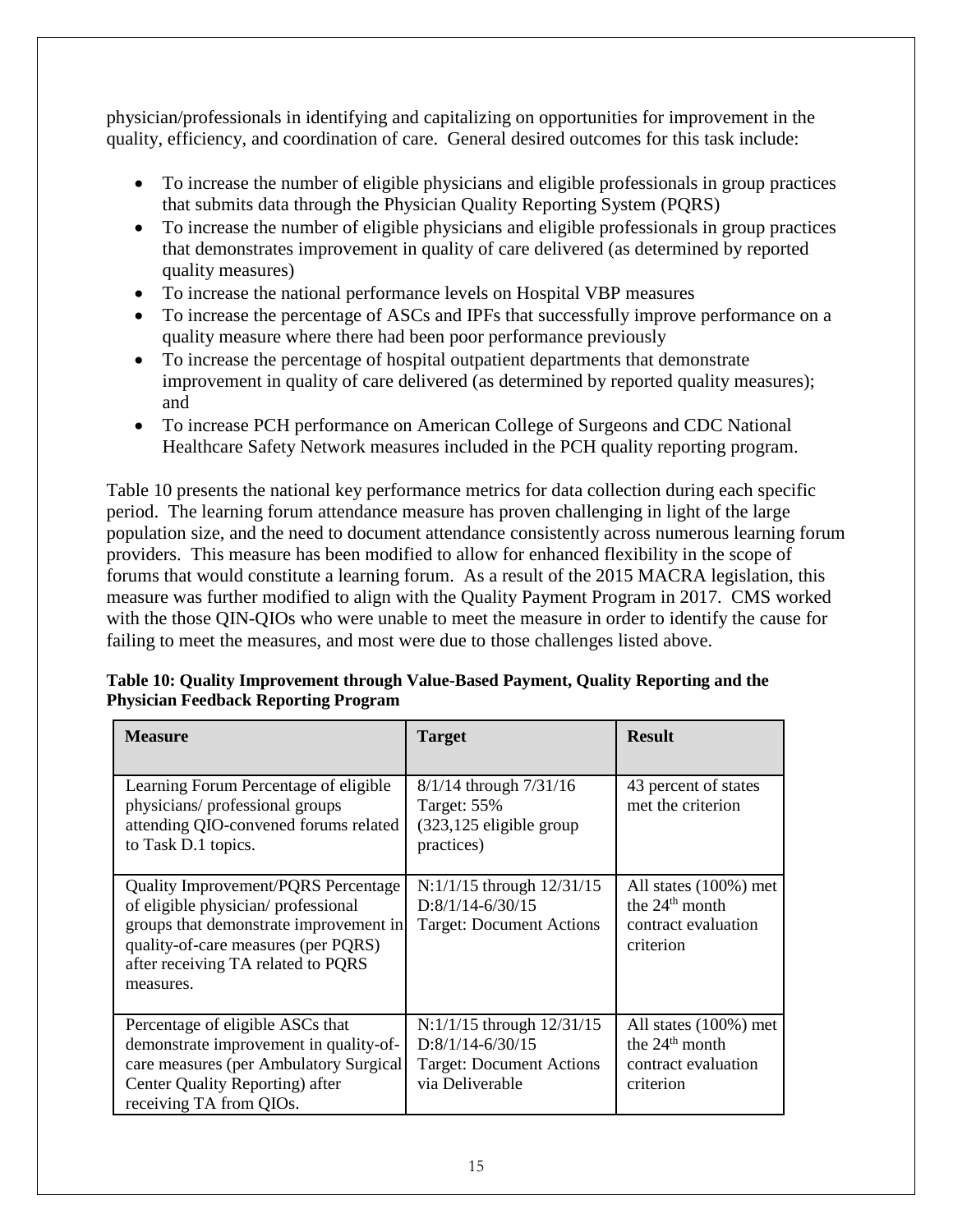| <b>Measure</b>                                                                                                                                                                                                    | <b>Target</b>                                                                                                         | <b>Result</b>                                                                           |
|-------------------------------------------------------------------------------------------------------------------------------------------------------------------------------------------------------------------|-----------------------------------------------------------------------------------------------------------------------|-----------------------------------------------------------------------------------------|
| Percentage of eligible IPFs that<br>demonstrate improvement in quality-of-<br>care measures (per Inpatient Psychiatric<br>Facility Quality Reporting) after<br>receiving TA from QIOs.                            |                                                                                                                       |                                                                                         |
| Percentage of eligible CAHs that<br>demonstrate improvement in quality-of-<br>care measures (per Inpatient Quality<br><b>Reporting or Outpatient Quality</b><br>Reporting (OQR)) after receiving TA<br>from QIOs. |                                                                                                                       |                                                                                         |
| Percentage of eligible PCHs that<br>demonstrate improvement in quality-of-<br>care measures (per PPS-Exempt Cancer<br>Hospital Quality Reporting) after<br>receiving TA from QIOs.                                | N:1/1/15 through 12/31/15<br>$D:8/1/14-6/30/15$<br><b>Target: Document Actions</b><br>via Deliverable                 | All states (100%) met<br>the $24th$ month<br>contract evaluation<br>criterion           |
| Percentage of eligible Hospitals meeting<br>measure thresholds for Hospital OQR<br>program measures.                                                                                                              | N:7/1/14 through 6/30/15<br>discharges<br>$D:8/1/14-6/30/15$<br>Target: 65%                                           | All states (100%) met<br>the 24 <sup>th</sup> month<br>contract evaluation<br>criterion |
| Percentage of eligible Hospitals meeting<br>measure thresholds for Hospital IQR<br>program measures used in value-based<br>purchasing (HVBP).                                                                     | N:1/1/14 through 12/31/14<br>$D:8/1/14-6/30/15$<br><b>Target: Document Actions</b><br>via Deliverable                 | All states (100%) met<br>the 24 <sup>th</sup> month<br>contract evaluation<br>criterion |
| Percentage of eligible<br>physician/professional groups<br>participating in VM.                                                                                                                                   | N:8/1/15 through 7/31/16<br>D:CY 2014 VM Eligible<br>Population<br><b>Target: Document Actions</b><br>via Deliverable | All states (100%) met<br>the 24 <sup>th</sup> month<br>contract evaluation<br>criterion |

### **Task E.1: Quality Improvement Initiatives (QIIs) Technical Assistance**

The purpose of this Task is to improve the quality of health care for Medicare beneficiaries by providing technical assistance to providers and practitioners; it serves all the Aims of the 11<sup>th</sup> SOW. The QIN-QIO improves healthcare quality by assisting providers and/or practitioners in identifying the root cause of a concern, developing a framework in which to address the concern, and improving a process or system based on their analyses. A Quality Improvement Initiative (QII) is any formal activity designed to serve as a catalyst and/or support for quality improvement that uses proven methodologies to achieve these improvements. The improvements may relate to safety, healthcare, health and value and involve providers, practitioners, beneficiaries, and/or communities.

A QII may consist of system-wide and/or non-system-wide changes and may be based on a single, confirmed concern or multiple confirmed concerns. QIIs may also be based upon referrals made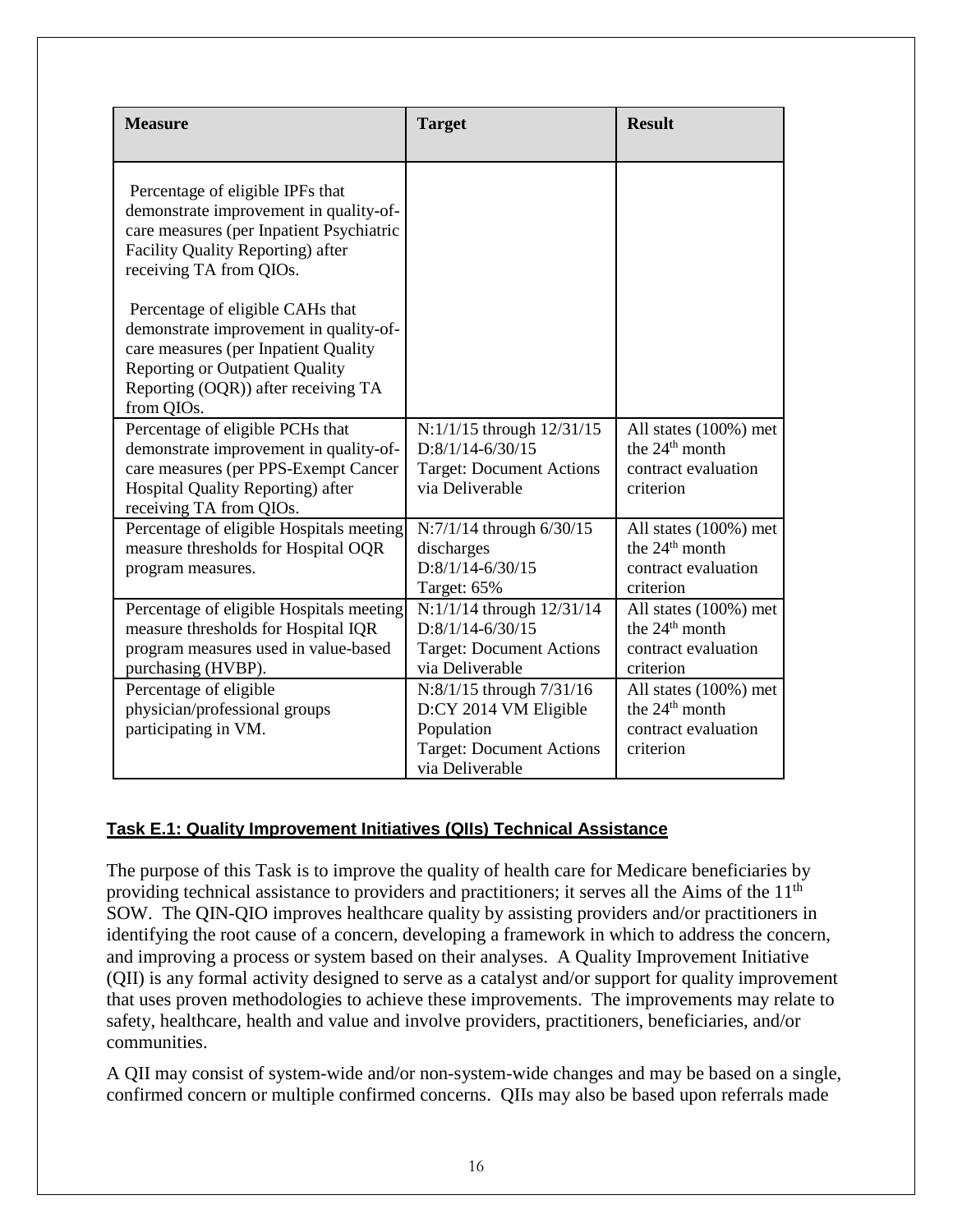by other contractors in the QIO Program. Additionally, the QIN-QIO will collaborate with the Beneficiary and Family Centered Care-QIO to improve Beneficiary ("Patient") and Family Engagement in healthcare quality improvement efforts and actively support projects aimed at shared decision-making with beneficiaries, families, and caregivers and families.

The general desired outcomes for this task are to support providers and practitioners to develop and implement quality improvement initiatives that achieve the desired established metric outcome, provide technical assistance and educational interventions. It is expected that any request or referral that is submitted be addressed timely and improved by using proven methodologies to achieve the best overall outcomes for beneficiaries. The table below summarizes the timeliness and success rate of technical assistance to providers and practitioners, aggregated for all QIN-QIOs for the performance period of August 1, 2015-Jully 31, 2016.

| <b>Measure</b>                                                                                                           | <b>Target</b> | <b>Result</b> |
|--------------------------------------------------------------------------------------------------------------------------|---------------|---------------|
| Percentage of QIIs initiated within 30<br>days of the receipt of a referral or a<br>request for QII technical assistance | 80%           | 96%           |
| Rate of Successful QIIs                                                                                                  | 70%           | 100%          |

 **Table 11: QII Technical Assistance Evaluation Measure**

#### **Task F.1: Improving Medicare Beneficiary Immunization Rates through Improved Tracking, Documentation, and Reporting with a Special Focus on Reducing Immunization Health Care Disparities**

This task supports the aim: Better Health: Healthy People, Healthy Communities.

Immunization rates among adults have historically been low. Immunization rates vary in the Medicare population from the high of about 66 percent for influenza to a low of 8 percent for tetanus and diphtheria boosters. There is an even greater variation between racial and ethnic groups. For example according to the National Health Interview Survey (2015), white adults aged 65 years and older had a pneumococcal immunization rate of 68.1 percent, whereas Asian adults aged 65 years and older had a rate of 49 percent; similarly, white, non-Hispanic adults aged 65 years and older had an influenza immunization rate of 41.7 percent while black, non-Hispanic adults had a rate of 50.2 percent.

The focus of this Task is on improving the assessment and documentation of Medicare beneficiary immunization status, increasing overall immunization rates, and reducing the immunization disparities. This work also supports the National Vaccine Advisory Committee Standards for Adult Immunization Practice and the adult immunization recommendations of the Advisory Committee on Immunization Practices. Additionally, there is evidence annual influenza immunization decreases morbidity and mortality in persons with cardiovascular disease.